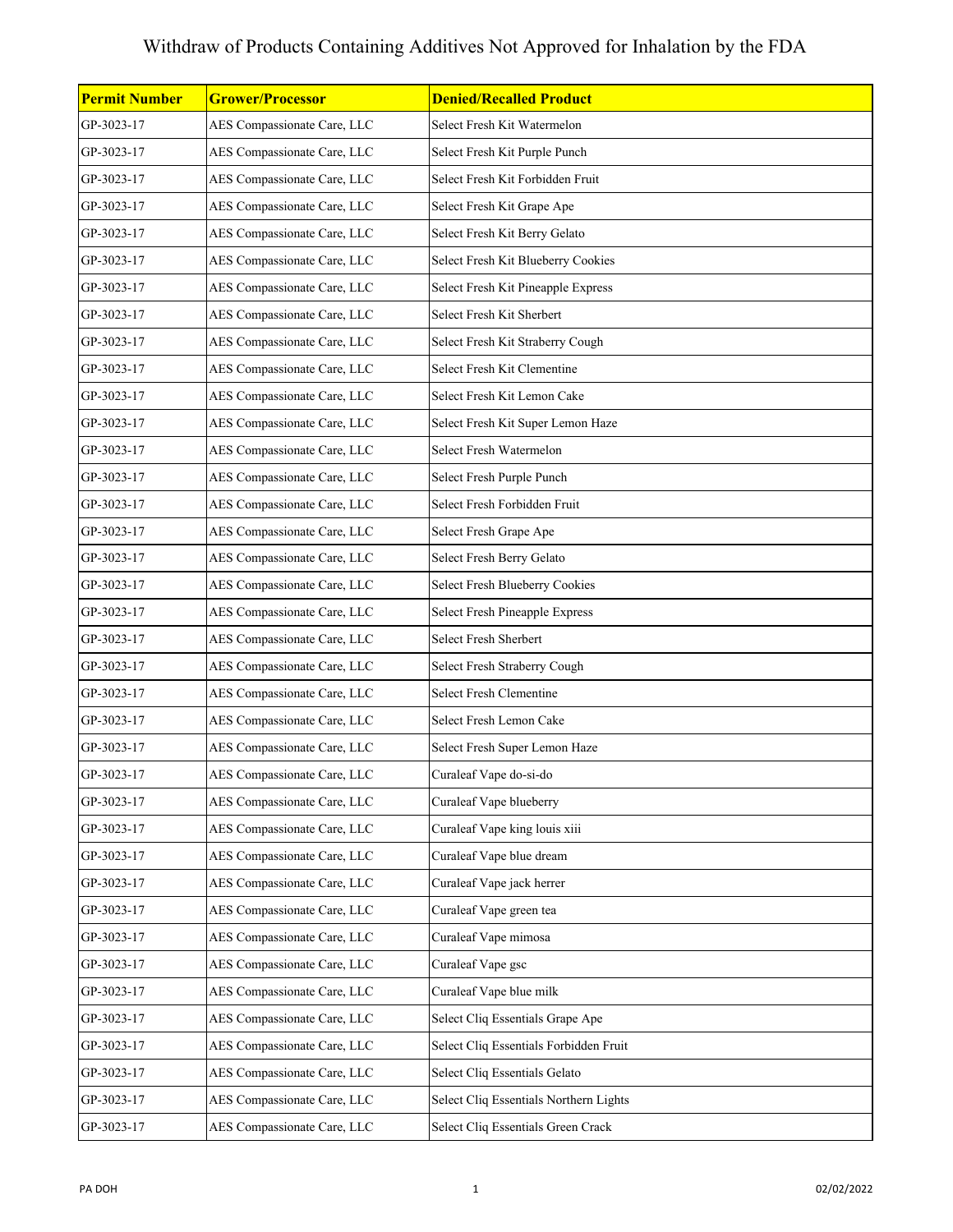| Permit Number | <b>Grower/Processor</b>     | <b>Denied/Recalled Product</b>                  |
|---------------|-----------------------------|-------------------------------------------------|
| GP-3023-17    | AES Compassionate Care, LLC | Select Cliq Essentials Clementine               |
| GP-3023-17    | AES Compassionate Care, LLC | Select Cliq Essentials Strawberry Cough         |
| GP-3023-17    | AES Compassionate Care, LLC | Select Cliq Essentials Pineapple Express        |
| GP-3023-17    | AES Compassionate Care, LLC | Select Cliq Essentials Tropic Thunder           |
| GP-3023-17    | AES Compassionate Care, LLC | Select Cliq Essentials Blue Dream               |
| GP-3023-17    | AES Compassionate Care, LLC | Select Cliq Essentials Train Wreck              |
| GP-3023-17    | AES Compassionate Care, LLC | Select Cliq Essentials Green Kush #2            |
| GP-3023-17    | AES Compassionate Care, LLC | Select Cliq Fresh Watermelon                    |
| GP-3023-17    | AES Compassionate Care, LLC | Select Cliq Fresh Purple Punch                  |
| GP-3023-17    | AES Compassionate Care, LLC | Select Cliq Fresh Forbidden Fruit               |
| GP-3023-17    | AES Compassionate Care, LLC | Select Cliq Fresh Grape Ape                     |
| GP-3023-17    | AES Compassionate Care, LLC | Select Cliq Fresh Berry Gelato                  |
| GP-3023-17    | AES Compassionate Care, LLC | Select Cliq Fresh Blueberry Cookies             |
| GP-3023-17    | AES Compassionate Care, LLC | Select Cliq Live Blends Watermelon              |
| GP-3023-17    | AES Compassionate Care, LLC | Select Cliq Live Blends Purple Punch            |
| GP-3023-17    | AES Compassionate Care, LLC | Select Cliq Live Blends Forbidden Fruit         |
| GP-3023-17    | AES Compassionate Care, LLC | Select Cliq Live Blends Grape Ape               |
| GP-3023-17    | AES Compassionate Care, LLC | Select Cliq Live BlendsBerry Gelato             |
| GP-3023-17    | AES Compassionate Care, LLC | Select Cliq Live Blends Blueberry Cookies       |
| GP-3023-17    | AES Compassionate Care, LLC | Grassroots Disposable Vape Wedding Cake         |
| GP-3023-17    | AES Compassionate Care, LLC | Grassroots Disposable Vape Purple Punch         |
| GP-3023-17    | AES Compassionate Care, LLC | Grassroots Disposable Vape Girl Scout Cookies   |
| GP-3023-17    | AES Compassionate Care, LLC | Grassroots Disposable Vape Lemon Slushie        |
| GP-3023-17    | AES Compassionate Care, LLC | Grassroots Disposable Vape SFV                  |
| GP-3023-17    | AES Compassionate Care, LLC | Grassroots Disposable Vape Super Lemon Haze     |
| GP-3023-17    | AES Compassionate Care, LLC | Grassroots Disposable Vape OG Kush              |
| GP-3023-17    | AES Compassionate Care, LLC | Grassroots Disposable Vape Train Wreck          |
| GP-3023-17    | AES Compassionate Care, LLC | Grassroots Disposable Vape Sour D               |
| GP-3023-17    | AES Compassionate Care, LLC | Select Elite Vape Cartridge Jack Herer .5g      |
| GP-3023-17    | AES Compassionate Care, LLC | Select Elite Vape Cartridge Jack Herer 1g       |
| GP-3023-17    | AES Compassionate Care, LLC | Select Elite Vape Cartridge Hawaiian .5g        |
| GP-3023-17    | AES Compassionate Care, LLC | Select Elite Vape Cartridge Hawaiian 1g         |
| GP-3023-17    | AES Compassionate Care, LLC | Select Elite Vape Cartridge Flo.5g              |
| GP-3023-17    | AES Compassionate Care, LLC | Select Elite Vape Cartridge Flo 1g              |
| GP-3023-17    | AES Compassionate Care, LLC | Select Elite Vape Cartridge Cali-Orange .5g     |
| GP-3023-17    | AES Compassionate Care, LLC | Select Elite Vape Cartridge Cali-Orange 1g      |
| GP-3023-17    | AES Compassionate Care, LLC | Select Elite Vape Cartridge Blackberry Kush .5g |
| GP-3023-17    | AES Compassionate Care, LLC | Select Elite Vape Cartridge Blackberry Kush 1g  |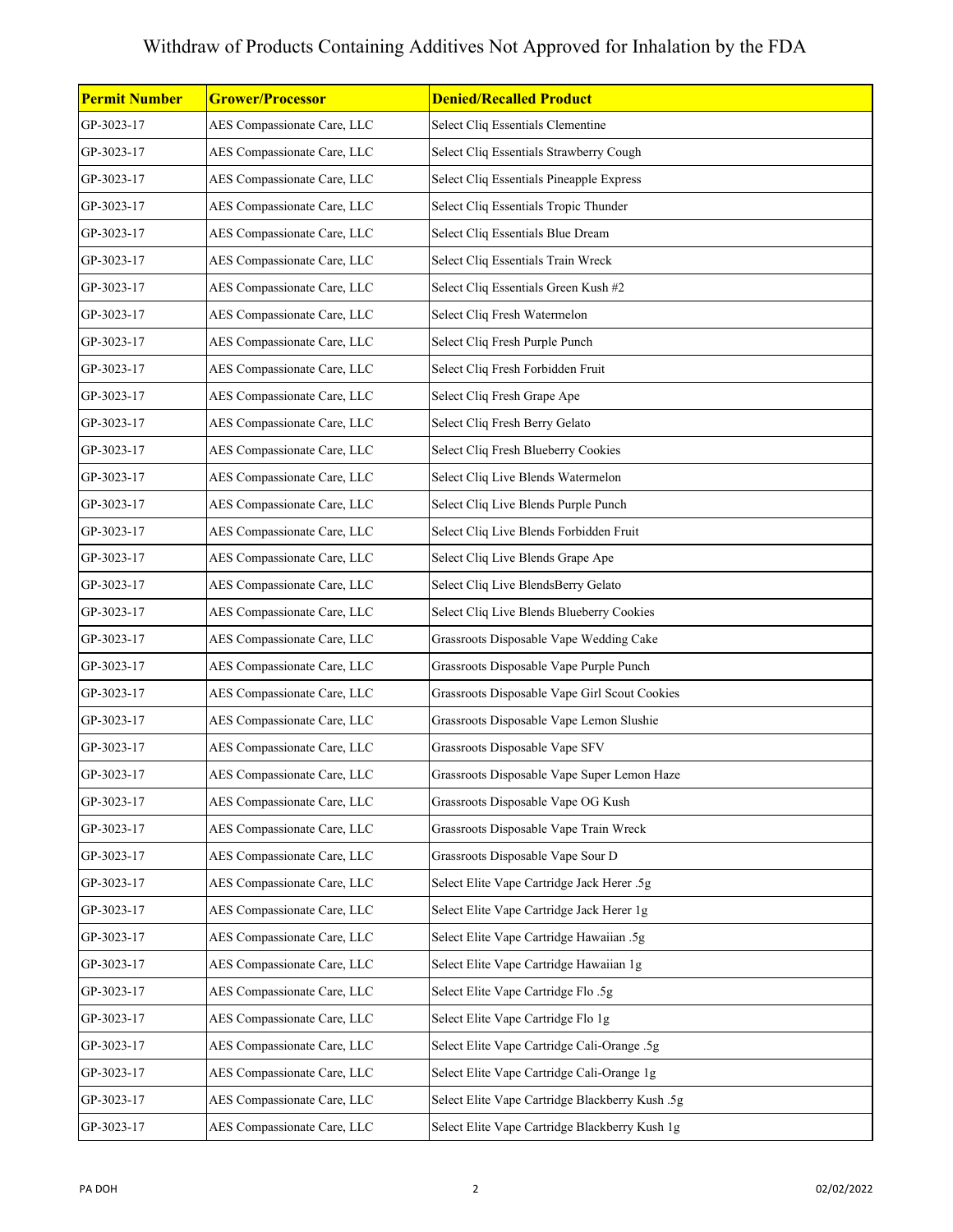| GP18-1006<br>Agri-Kind, LLC<br>Liquid Sugar Vape Cartridges<br>CannTech PA, LLC<br>Raspberry Lemonade Vape Cartridge .5g<br>CR04-GP20-5701<br>Raspberry Lemonade Vape Cartridge 1g<br>CR04-GP20-5701<br>CannTech PA, LLC<br>Pineapple Whip Vape Cartridge .5g<br>CR04-GP20-5701<br>CannTech PA, LLC<br>CR04-GP20-5701<br>Pineapple Whip Vape Cartridge 1g<br>CannTech PA, LLC<br>Super Cereal Vape Cartridge .5g<br>CR04-GP20-5701<br>CannTech PA, LLC<br>CannTech PA, LLC<br>Super Cereal Vape Cartridge 1<br>CR04-GP20-5701<br>CannTech PA, LLC<br>Rainbow Sherbert Vape Cartridge .5g<br>CR04-GP20-5701<br>Rainbow Sherbert Vape Cartridge 1g<br>CR04-GP20-5701<br>CannTech PA, LLC<br>Orange Cream Vape Cartridge .5g<br>CR04-GP20-5701<br>CannTech PA, LLC<br>CannTech PA, LLC<br>Orange Cream Vape Cartridge 1g<br>CR04-GP20-5701<br>Blueberry Cookies Vape Cartridge .5g<br>CR04-GP20-5701<br>CannTech PA, LLC<br>CannTech PA, LLC<br>Blueberry Cookies Vape Cartridge 1g<br>CR04-GP20-5701<br>CR04-GP20-5701<br>Green Tea Vape Cartridge .5g<br>CannTech PA, LLC<br>Green Tea Vape Cartridge 1g<br>CR04-GP20-5701<br>CannTech PA, LLC<br>Mango Vape Cartridge .5g<br>CR04-GP20-5701<br>CannTech PA, LLC<br>Mango Vape Cartridge 1g<br>CR04-GP20-5701<br>CannTech PA, LLC<br>CannTech PA, LLC<br>Lime Sorbet Vape Cartridge .5g<br>CR04-GP20-5701<br>CannTech PA, LLC<br>Lime Sorbet Vape Cartridge 1g<br>CR04-GP20-5701<br>Lavendar Vanilla Vape Cartridge .5g<br>CR04-GP20-5701<br>CannTech PA, LLC<br>CannTech PA, LLC<br>Lavendar Vanilla Vape Cartridge 1g<br>CR04-GP20-5701<br>CannTech PA, LLC<br>Pot of Gold Vape Cartridge .5g<br>CR04-GP20-5701<br>Pot of Gold Vape Cartridge 1g<br>CR04-GP20-5701<br>CannTech PA, LLC<br>BHO All Natural OG Kush Vape Cartridge 250mg<br>GP-6012-17<br>Cresco Yeltrah, LLC<br>GP-6012-17<br>Cresco Yeltrah, LLC<br>BHO All Natural Pineapple Express Vape Cartridge 250mg<br>BHO All Natural XJ13 Vape Cartridge 250mg<br>GP-6012-17<br>Cresco Yeltrah, LLC<br>Select Fresh Kit Watermelon<br>CR06-GP20-1503<br>Curaleaf PA, LLC<br>Curaleaf PA, LLC<br>CR06-GP20-1503<br>Select Fresh Kit Purple Punch<br>Curaleaf PA, LLC<br>Select Fresh Kit Forbidden Fruit<br>CR06-GP20-1503<br>Curaleaf PA, LLC<br>CR06-GP20-1503<br>Select Fresh Kit Grape Ape |                      |                         |                                |
|---------------------------------------------------------------------------------------------------------------------------------------------------------------------------------------------------------------------------------------------------------------------------------------------------------------------------------------------------------------------------------------------------------------------------------------------------------------------------------------------------------------------------------------------------------------------------------------------------------------------------------------------------------------------------------------------------------------------------------------------------------------------------------------------------------------------------------------------------------------------------------------------------------------------------------------------------------------------------------------------------------------------------------------------------------------------------------------------------------------------------------------------------------------------------------------------------------------------------------------------------------------------------------------------------------------------------------------------------------------------------------------------------------------------------------------------------------------------------------------------------------------------------------------------------------------------------------------------------------------------------------------------------------------------------------------------------------------------------------------------------------------------------------------------------------------------------------------------------------------------------------------------------------------------------------------------------------------------------------------------------------------------------------------------------------------------------------------------------------------------------------------------------------------------------------------------------------------------------------------------------------------------------------------------------------|----------------------|-------------------------|--------------------------------|
|                                                                                                                                                                                                                                                                                                                                                                                                                                                                                                                                                                                                                                                                                                                                                                                                                                                                                                                                                                                                                                                                                                                                                                                                                                                                                                                                                                                                                                                                                                                                                                                                                                                                                                                                                                                                                                                                                                                                                                                                                                                                                                                                                                                                                                                                                                         | <b>Permit Number</b> | <b>Grower/Processor</b> | <b>Denied/Recalled Product</b> |
|                                                                                                                                                                                                                                                                                                                                                                                                                                                                                                                                                                                                                                                                                                                                                                                                                                                                                                                                                                                                                                                                                                                                                                                                                                                                                                                                                                                                                                                                                                                                                                                                                                                                                                                                                                                                                                                                                                                                                                                                                                                                                                                                                                                                                                                                                                         |                      |                         |                                |
|                                                                                                                                                                                                                                                                                                                                                                                                                                                                                                                                                                                                                                                                                                                                                                                                                                                                                                                                                                                                                                                                                                                                                                                                                                                                                                                                                                                                                                                                                                                                                                                                                                                                                                                                                                                                                                                                                                                                                                                                                                                                                                                                                                                                                                                                                                         |                      |                         |                                |
|                                                                                                                                                                                                                                                                                                                                                                                                                                                                                                                                                                                                                                                                                                                                                                                                                                                                                                                                                                                                                                                                                                                                                                                                                                                                                                                                                                                                                                                                                                                                                                                                                                                                                                                                                                                                                                                                                                                                                                                                                                                                                                                                                                                                                                                                                                         |                      |                         |                                |
|                                                                                                                                                                                                                                                                                                                                                                                                                                                                                                                                                                                                                                                                                                                                                                                                                                                                                                                                                                                                                                                                                                                                                                                                                                                                                                                                                                                                                                                                                                                                                                                                                                                                                                                                                                                                                                                                                                                                                                                                                                                                                                                                                                                                                                                                                                         |                      |                         |                                |
|                                                                                                                                                                                                                                                                                                                                                                                                                                                                                                                                                                                                                                                                                                                                                                                                                                                                                                                                                                                                                                                                                                                                                                                                                                                                                                                                                                                                                                                                                                                                                                                                                                                                                                                                                                                                                                                                                                                                                                                                                                                                                                                                                                                                                                                                                                         |                      |                         |                                |
|                                                                                                                                                                                                                                                                                                                                                                                                                                                                                                                                                                                                                                                                                                                                                                                                                                                                                                                                                                                                                                                                                                                                                                                                                                                                                                                                                                                                                                                                                                                                                                                                                                                                                                                                                                                                                                                                                                                                                                                                                                                                                                                                                                                                                                                                                                         |                      |                         |                                |
|                                                                                                                                                                                                                                                                                                                                                                                                                                                                                                                                                                                                                                                                                                                                                                                                                                                                                                                                                                                                                                                                                                                                                                                                                                                                                                                                                                                                                                                                                                                                                                                                                                                                                                                                                                                                                                                                                                                                                                                                                                                                                                                                                                                                                                                                                                         |                      |                         |                                |
|                                                                                                                                                                                                                                                                                                                                                                                                                                                                                                                                                                                                                                                                                                                                                                                                                                                                                                                                                                                                                                                                                                                                                                                                                                                                                                                                                                                                                                                                                                                                                                                                                                                                                                                                                                                                                                                                                                                                                                                                                                                                                                                                                                                                                                                                                                         |                      |                         |                                |
|                                                                                                                                                                                                                                                                                                                                                                                                                                                                                                                                                                                                                                                                                                                                                                                                                                                                                                                                                                                                                                                                                                                                                                                                                                                                                                                                                                                                                                                                                                                                                                                                                                                                                                                                                                                                                                                                                                                                                                                                                                                                                                                                                                                                                                                                                                         |                      |                         |                                |
|                                                                                                                                                                                                                                                                                                                                                                                                                                                                                                                                                                                                                                                                                                                                                                                                                                                                                                                                                                                                                                                                                                                                                                                                                                                                                                                                                                                                                                                                                                                                                                                                                                                                                                                                                                                                                                                                                                                                                                                                                                                                                                                                                                                                                                                                                                         |                      |                         |                                |
|                                                                                                                                                                                                                                                                                                                                                                                                                                                                                                                                                                                                                                                                                                                                                                                                                                                                                                                                                                                                                                                                                                                                                                                                                                                                                                                                                                                                                                                                                                                                                                                                                                                                                                                                                                                                                                                                                                                                                                                                                                                                                                                                                                                                                                                                                                         |                      |                         |                                |
|                                                                                                                                                                                                                                                                                                                                                                                                                                                                                                                                                                                                                                                                                                                                                                                                                                                                                                                                                                                                                                                                                                                                                                                                                                                                                                                                                                                                                                                                                                                                                                                                                                                                                                                                                                                                                                                                                                                                                                                                                                                                                                                                                                                                                                                                                                         |                      |                         |                                |
|                                                                                                                                                                                                                                                                                                                                                                                                                                                                                                                                                                                                                                                                                                                                                                                                                                                                                                                                                                                                                                                                                                                                                                                                                                                                                                                                                                                                                                                                                                                                                                                                                                                                                                                                                                                                                                                                                                                                                                                                                                                                                                                                                                                                                                                                                                         |                      |                         |                                |
|                                                                                                                                                                                                                                                                                                                                                                                                                                                                                                                                                                                                                                                                                                                                                                                                                                                                                                                                                                                                                                                                                                                                                                                                                                                                                                                                                                                                                                                                                                                                                                                                                                                                                                                                                                                                                                                                                                                                                                                                                                                                                                                                                                                                                                                                                                         |                      |                         |                                |
|                                                                                                                                                                                                                                                                                                                                                                                                                                                                                                                                                                                                                                                                                                                                                                                                                                                                                                                                                                                                                                                                                                                                                                                                                                                                                                                                                                                                                                                                                                                                                                                                                                                                                                                                                                                                                                                                                                                                                                                                                                                                                                                                                                                                                                                                                                         |                      |                         |                                |
|                                                                                                                                                                                                                                                                                                                                                                                                                                                                                                                                                                                                                                                                                                                                                                                                                                                                                                                                                                                                                                                                                                                                                                                                                                                                                                                                                                                                                                                                                                                                                                                                                                                                                                                                                                                                                                                                                                                                                                                                                                                                                                                                                                                                                                                                                                         |                      |                         |                                |
|                                                                                                                                                                                                                                                                                                                                                                                                                                                                                                                                                                                                                                                                                                                                                                                                                                                                                                                                                                                                                                                                                                                                                                                                                                                                                                                                                                                                                                                                                                                                                                                                                                                                                                                                                                                                                                                                                                                                                                                                                                                                                                                                                                                                                                                                                                         |                      |                         |                                |
|                                                                                                                                                                                                                                                                                                                                                                                                                                                                                                                                                                                                                                                                                                                                                                                                                                                                                                                                                                                                                                                                                                                                                                                                                                                                                                                                                                                                                                                                                                                                                                                                                                                                                                                                                                                                                                                                                                                                                                                                                                                                                                                                                                                                                                                                                                         |                      |                         |                                |
|                                                                                                                                                                                                                                                                                                                                                                                                                                                                                                                                                                                                                                                                                                                                                                                                                                                                                                                                                                                                                                                                                                                                                                                                                                                                                                                                                                                                                                                                                                                                                                                                                                                                                                                                                                                                                                                                                                                                                                                                                                                                                                                                                                                                                                                                                                         |                      |                         |                                |
|                                                                                                                                                                                                                                                                                                                                                                                                                                                                                                                                                                                                                                                                                                                                                                                                                                                                                                                                                                                                                                                                                                                                                                                                                                                                                                                                                                                                                                                                                                                                                                                                                                                                                                                                                                                                                                                                                                                                                                                                                                                                                                                                                                                                                                                                                                         |                      |                         |                                |
|                                                                                                                                                                                                                                                                                                                                                                                                                                                                                                                                                                                                                                                                                                                                                                                                                                                                                                                                                                                                                                                                                                                                                                                                                                                                                                                                                                                                                                                                                                                                                                                                                                                                                                                                                                                                                                                                                                                                                                                                                                                                                                                                                                                                                                                                                                         |                      |                         |                                |
|                                                                                                                                                                                                                                                                                                                                                                                                                                                                                                                                                                                                                                                                                                                                                                                                                                                                                                                                                                                                                                                                                                                                                                                                                                                                                                                                                                                                                                                                                                                                                                                                                                                                                                                                                                                                                                                                                                                                                                                                                                                                                                                                                                                                                                                                                                         |                      |                         |                                |
|                                                                                                                                                                                                                                                                                                                                                                                                                                                                                                                                                                                                                                                                                                                                                                                                                                                                                                                                                                                                                                                                                                                                                                                                                                                                                                                                                                                                                                                                                                                                                                                                                                                                                                                                                                                                                                                                                                                                                                                                                                                                                                                                                                                                                                                                                                         |                      |                         |                                |
|                                                                                                                                                                                                                                                                                                                                                                                                                                                                                                                                                                                                                                                                                                                                                                                                                                                                                                                                                                                                                                                                                                                                                                                                                                                                                                                                                                                                                                                                                                                                                                                                                                                                                                                                                                                                                                                                                                                                                                                                                                                                                                                                                                                                                                                                                                         |                      |                         |                                |
|                                                                                                                                                                                                                                                                                                                                                                                                                                                                                                                                                                                                                                                                                                                                                                                                                                                                                                                                                                                                                                                                                                                                                                                                                                                                                                                                                                                                                                                                                                                                                                                                                                                                                                                                                                                                                                                                                                                                                                                                                                                                                                                                                                                                                                                                                                         |                      |                         |                                |
|                                                                                                                                                                                                                                                                                                                                                                                                                                                                                                                                                                                                                                                                                                                                                                                                                                                                                                                                                                                                                                                                                                                                                                                                                                                                                                                                                                                                                                                                                                                                                                                                                                                                                                                                                                                                                                                                                                                                                                                                                                                                                                                                                                                                                                                                                                         |                      |                         |                                |
|                                                                                                                                                                                                                                                                                                                                                                                                                                                                                                                                                                                                                                                                                                                                                                                                                                                                                                                                                                                                                                                                                                                                                                                                                                                                                                                                                                                                                                                                                                                                                                                                                                                                                                                                                                                                                                                                                                                                                                                                                                                                                                                                                                                                                                                                                                         |                      |                         |                                |
|                                                                                                                                                                                                                                                                                                                                                                                                                                                                                                                                                                                                                                                                                                                                                                                                                                                                                                                                                                                                                                                                                                                                                                                                                                                                                                                                                                                                                                                                                                                                                                                                                                                                                                                                                                                                                                                                                                                                                                                                                                                                                                                                                                                                                                                                                                         |                      |                         |                                |
|                                                                                                                                                                                                                                                                                                                                                                                                                                                                                                                                                                                                                                                                                                                                                                                                                                                                                                                                                                                                                                                                                                                                                                                                                                                                                                                                                                                                                                                                                                                                                                                                                                                                                                                                                                                                                                                                                                                                                                                                                                                                                                                                                                                                                                                                                                         |                      |                         |                                |
|                                                                                                                                                                                                                                                                                                                                                                                                                                                                                                                                                                                                                                                                                                                                                                                                                                                                                                                                                                                                                                                                                                                                                                                                                                                                                                                                                                                                                                                                                                                                                                                                                                                                                                                                                                                                                                                                                                                                                                                                                                                                                                                                                                                                                                                                                                         |                      |                         |                                |
|                                                                                                                                                                                                                                                                                                                                                                                                                                                                                                                                                                                                                                                                                                                                                                                                                                                                                                                                                                                                                                                                                                                                                                                                                                                                                                                                                                                                                                                                                                                                                                                                                                                                                                                                                                                                                                                                                                                                                                                                                                                                                                                                                                                                                                                                                                         | CR06-GP20-1503       | Curaleaf PA, LLC        | Select Fresh Kit Berry Gelato  |
| Select Fresh Kit Blueberry Cookies<br>CR06-GP20-1503<br>Curaleaf PA, LLC                                                                                                                                                                                                                                                                                                                                                                                                                                                                                                                                                                                                                                                                                                                                                                                                                                                                                                                                                                                                                                                                                                                                                                                                                                                                                                                                                                                                                                                                                                                                                                                                                                                                                                                                                                                                                                                                                                                                                                                                                                                                                                                                                                                                                                |                      |                         |                                |
| CR06-GP20-1503<br>Curaleaf PA, LLC<br>Select Fresh Kit Pineapple Express                                                                                                                                                                                                                                                                                                                                                                                                                                                                                                                                                                                                                                                                                                                                                                                                                                                                                                                                                                                                                                                                                                                                                                                                                                                                                                                                                                                                                                                                                                                                                                                                                                                                                                                                                                                                                                                                                                                                                                                                                                                                                                                                                                                                                                |                      |                         |                                |
| Select Fresh Kit Sherbert<br>CR06-GP20-1503<br>Curaleaf PA, LLC                                                                                                                                                                                                                                                                                                                                                                                                                                                                                                                                                                                                                                                                                                                                                                                                                                                                                                                                                                                                                                                                                                                                                                                                                                                                                                                                                                                                                                                                                                                                                                                                                                                                                                                                                                                                                                                                                                                                                                                                                                                                                                                                                                                                                                         |                      |                         |                                |
| Curaleaf PA, LLC<br>CR06-GP20-1503<br>Select Fresh Kit Straberry Cough                                                                                                                                                                                                                                                                                                                                                                                                                                                                                                                                                                                                                                                                                                                                                                                                                                                                                                                                                                                                                                                                                                                                                                                                                                                                                                                                                                                                                                                                                                                                                                                                                                                                                                                                                                                                                                                                                                                                                                                                                                                                                                                                                                                                                                  |                      |                         |                                |
| Curaleaf PA, LLC<br>Select Fresh Kit Clementine<br>CR06-GP20-1503                                                                                                                                                                                                                                                                                                                                                                                                                                                                                                                                                                                                                                                                                                                                                                                                                                                                                                                                                                                                                                                                                                                                                                                                                                                                                                                                                                                                                                                                                                                                                                                                                                                                                                                                                                                                                                                                                                                                                                                                                                                                                                                                                                                                                                       |                      |                         |                                |
| Curaleaf PA, LLC<br>Select Fresh Kit Lemon Cake<br>CR06-GP20-1503                                                                                                                                                                                                                                                                                                                                                                                                                                                                                                                                                                                                                                                                                                                                                                                                                                                                                                                                                                                                                                                                                                                                                                                                                                                                                                                                                                                                                                                                                                                                                                                                                                                                                                                                                                                                                                                                                                                                                                                                                                                                                                                                                                                                                                       |                      |                         |                                |
| CR06-GP20-1503<br>Curaleaf PA, LLC<br>Select Fresh Kit Super Lemon Haze                                                                                                                                                                                                                                                                                                                                                                                                                                                                                                                                                                                                                                                                                                                                                                                                                                                                                                                                                                                                                                                                                                                                                                                                                                                                                                                                                                                                                                                                                                                                                                                                                                                                                                                                                                                                                                                                                                                                                                                                                                                                                                                                                                                                                                 |                      |                         |                                |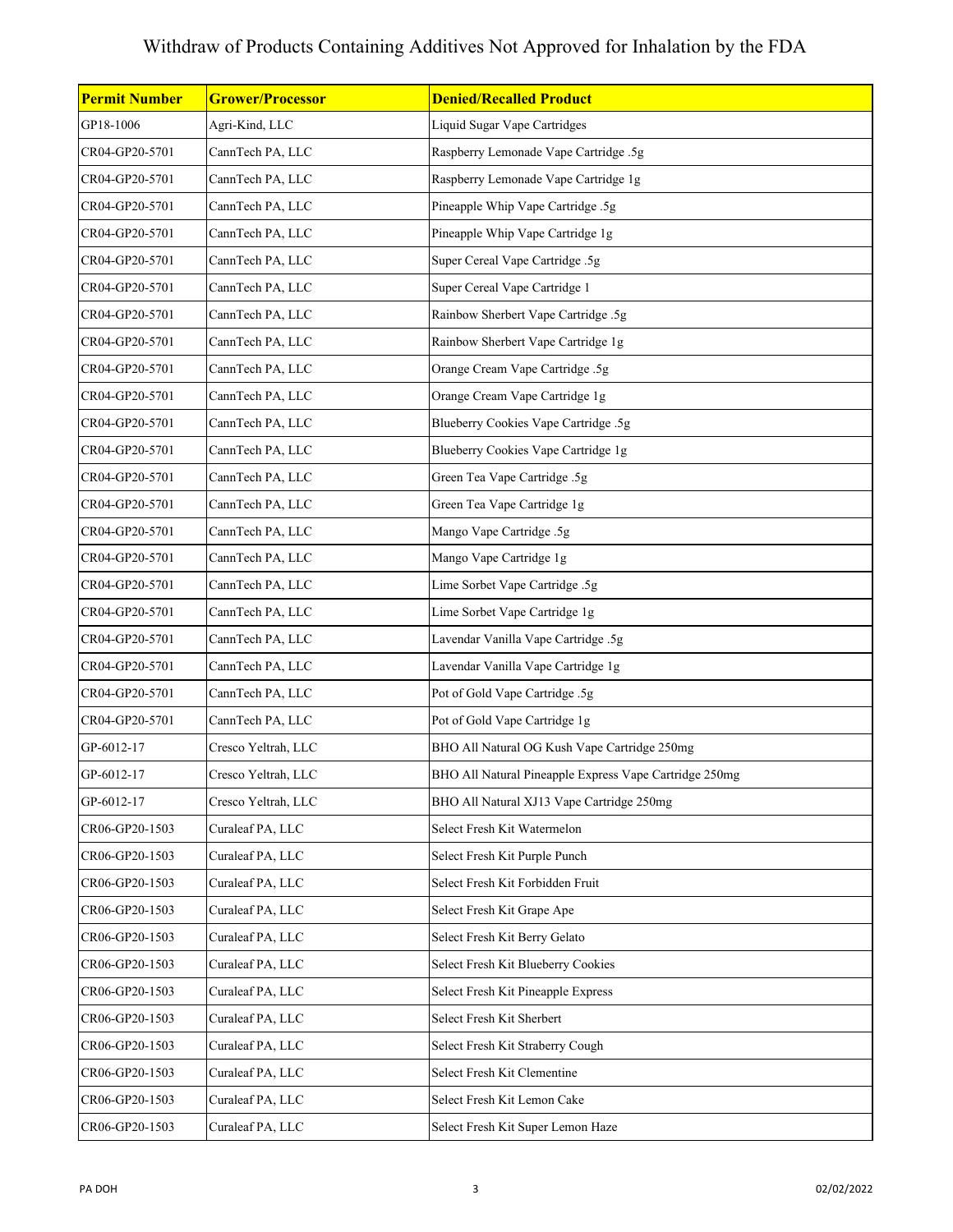| <b>Permit Number</b> | <b>Grower/Processor</b> | <b>Denied/Recalled Product</b>           |
|----------------------|-------------------------|------------------------------------------|
| CR06-GP20-1503       | Curaleaf PA, LLC        | Select Fresh Watermelon                  |
| CR06-GP20-1503       | Curaleaf PA, LLC        | Select Fresh Purple Punch                |
| CR06-GP20-1503       | Curaleaf PA, LLC        | Select Fresh Forbidden Fruit             |
| CR06-GP20-1503       | Curaleaf PA, LLC        | Select Fresh Grape Ape                   |
| CR06-GP20-1503       | Curaleaf PA, LLC        | Select Fresh Berry Gelato                |
| CR06-GP20-1503       | Curaleaf PA, LLC        | Select Fresh Blueberry Cookies           |
| CR06-GP20-1503       | Curaleaf PA, LLC        | Select Fresh Pineapple Express           |
| CR06-GP20-1503       | Curaleaf PA, LLC        | Select Fresh Sherbert                    |
| CR06-GP20-1503       | Curaleaf PA, LLC        | Select Fresh Straberry Cough             |
| CR06-GP20-1503       | Curaleaf PA, LLC        | Select Fresh Clementine                  |
| CR06-GP20-1503       | Curaleaf PA, LLC        | Select Fresh Lemon Cake                  |
| CR06-GP20-1503       | Curaleaf PA, LLC        | Select Fresh Super Lemon Haze            |
| CR06-GP20-1503       | Curaleaf PA, LLC        | Curaleaf Vape do-si-do                   |
| CR06-GP20-1503       | Curaleaf PA, LLC        | Curaleaf Vape blueberry                  |
| CR06-GP20-1503       | Curaleaf PA, LLC        | Curaleaf Vape king louis xiii            |
| CR06-GP20-1503       | Curaleaf PA, LLC        | Curaleaf Vape blue dream                 |
| CR06-GP20-1503       | Curaleaf PA, LLC        | Curaleaf Vape jack herrer                |
| CR06-GP20-1503       | Curaleaf PA, LLC        | Curaleaf Vape green tea                  |
| CR06-GP20-1503       | Curaleaf PA, LLC        | Curaleaf Vape mimosa                     |
| CR06-GP20-1503       | Curaleaf PA, LLC        | Curaleaf Vape gsc                        |
| CR06-GP20-1503       | Curaleaf PA, LLC        | Curaleaf Vape blue milk                  |
| CR06-GP20-1503       | Curaleaf PA, LLC        | Select Cliq Essentials Grape Ape         |
| CR06-GP20-1503       | Curaleaf PA, LLC        | Select Cliq Essentials Forbidden Fruit   |
| CR06-GP20-1503       | Curaleaf PA, LLC        | Select Cliq Essentials Gelato            |
| CR06-GP20-1503       | Curaleaf PA, LLC        | Select Cliq Essentials Northern Lights   |
| CR06-GP20-1503       | Curaleaf PA, LLC        | Select Cliq Essentials Green Crack       |
| CR06-GP20-1503       | Curaleaf PA, LLC        | Select Cliq Essentials Clementine        |
| CR06-GP20-1503       | Curaleaf PA, LLC        | Select Cliq Essentials Strawberry Cough  |
| CR06-GP20-1503       | Curaleaf PA, LLC        | Select Cliq Essentials Pineapple Express |
| CR06-GP20-1503       | Curaleaf PA, LLC        | Select Cliq Essentials Tropic Thunder    |
| CR06-GP20-1503       | Curaleaf PA, LLC        | Select Cliq Essentials Blue Dream        |
| CR06-GP20-1503       | Curaleaf PA, LLC        | Select Cliq Essentials Train Wreck       |
| CR06-GP20-1503       | Curaleaf PA, LLC        | Select Cliq Essentials Green Kush #2     |
| CR06-GP20-1503       | Curaleaf PA, LLC        | Select Cliq Fresh Watermelon             |
| CR06-GP20-1503       | Curaleaf PA, LLC        | Select Cliq Fresh Purple Punch           |
| CR06-GP20-1503       | Curaleaf PA, LLC        | Select Cliq Fresh Forbidden Fruit        |
| CR06-GP20-1503       | Curaleaf PA, LLC        | Select Cliq Fresh Grape Ape              |
| CR06-GP20-1503       | Curaleaf PA, LLC        | Select Cliq Fresh Berry Gelato           |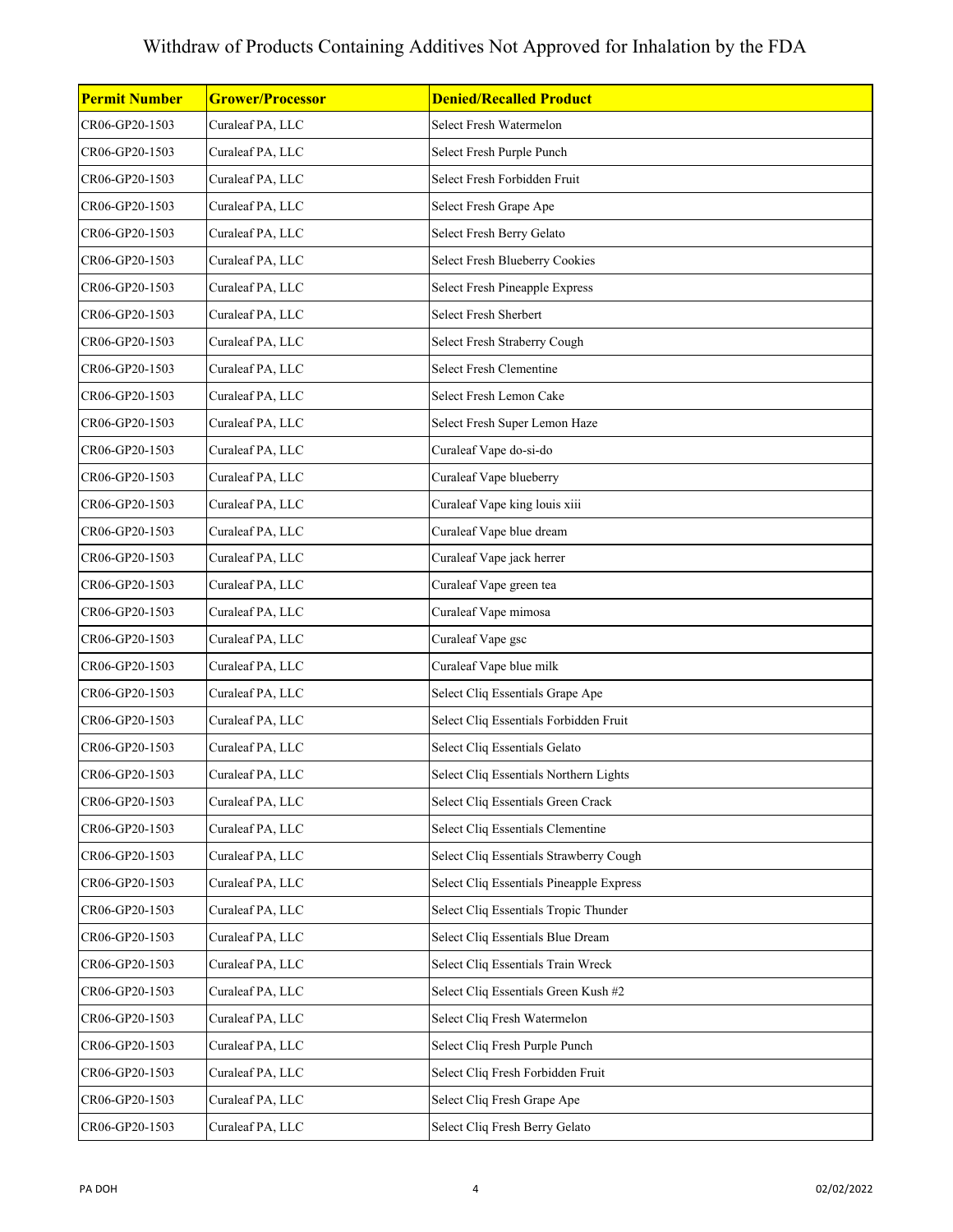| <b>Permit Number</b> | <b>Grower/Processor</b> | <b>Denied/Recalled Product</b>                                 |
|----------------------|-------------------------|----------------------------------------------------------------|
| CR06-GP20-1503       | Curaleaf PA, LLC        | Select Cliq Fresh Blueberry Cookies                            |
| CR06-GP20-1503       | Curaleaf PA, LLC        | Select Cliq Live Blends Watermelon                             |
| CR06-GP20-1503       | Curaleaf PA, LLC        | Select Cliq Live Blends Purple Punch                           |
| CR06-GP20-1503       | Curaleaf PA, LLC        | Select Cliq Live Blends Forbidden Fruit                        |
| CR06-GP20-1503       | Curaleaf PA, LLC        | Select Cliq Live Blends Grape Ape                              |
| CR06-GP20-1503       | Curaleaf PA, LLC        | Select Cliq Live BlendsBerry Gelato                            |
| CR06-GP20-1503       | Curaleaf PA, LLC        | Select Cliq Live Blends Blueberry Cookies                      |
| CR06-GP20-1503       | Curaleaf PA, LLC        | Grassroots Disposable Vape Wedding Cake                        |
| CR06-GP20-1503       | Curaleaf PA, LLC        | Grassroots Disposable Vape Purple Punch                        |
| CR06-GP20-1503       | Curaleaf PA, LLC        | Grassroots Disposable Vape Girl Scout Cookies                  |
| CR06-GP20-1503       | Curaleaf PA, LLC        | Grassroots Disposable Vape Lemon Slushie                       |
| CR06-GP20-1503       | Curaleaf PA, LLC        | Grassroots Disposable Vape SFV                                 |
| CR06-GP20-1503       | Curaleaf PA, LLC        | Grassroots Disposable Vape Super Lemon Haze                    |
| CR06-GP20-1503       | Curaleaf PA, LLC        | Grassroots Disposable Vape OG Kush                             |
| CR06-GP20-1503       | Curaleaf PA, LLC        | Grassroots Disposable Vape Train Wreck                         |
| CR06-GP20-1503       | Curaleaf PA, LLC        | Grassroots Disposable Vape Sour D                              |
| CR06-GP20-1503       | Curaleaf PA, LLC        | Select Elite Vape Cartridge Jack Herer .5g                     |
| CR06-GP20-1503       | Curaleaf PA, LLC        | Select Elite Vape Cartridge Jack Herer 1g                      |
| CR06-GP20-1503       | Curaleaf PA, LLC        | Select Elite Vape Cartridge Hawaiian .5g                       |
| CR06-GP20-1503       | Curaleaf PA, LLC        | Select Elite Vape Cartridge Hawaiian 1g                        |
| CR06-GP20-1503       | Curaleaf PA, LLC        | Select Elite Vape Cartridge Flo.5g                             |
| CR06-GP20-1503       | Curaleaf PA, LLC        | Select Elite Vape Cartridge Flo 1g                             |
| CR06-GP20-1503       | Curaleaf PA, LLC        | Select Elite Vape Cartridge Cali-Orange .5g                    |
| CR06-GP20-1503       | Curaleaf PA, LLC        | Select Elite Vape Cartridge Cali-Orange 1g                     |
| CR06-GP20-1503       | Curaleaf PA, LLC        | Select Elite Vape Cartridge Blackberry Kush .5g                |
| CR06-GP20-1503       | Curaleaf PA, LLC        | Select Elite Vape Cartridge Blackberry Kush 1g                 |
| GP18-6014            | FarmaceuticalRx, LLC    | <b>Burst Cartridges</b>                                        |
| GP-1017-17           | Franklin Labs, LLC      | Modern Flower Vap Cartridge Product -Blueberry .5g             |
| GP-1017-17           | Franklin Labs, LLC      | Modern Flower Vap Cartridge Product -Bubblegum Kush .5g        |
| GP-1017-17           | Franklin Labs, LLC      | Modern Flower Vap Cartridge Product -Cannalope Haze .5g        |
| GP-1017-17           | Franklin Labs, LLC      | Modern Flower Vap Cartridge Product -Cherry Pie .5g            |
| GP-1017-17           | Franklin Labs, LLC      | Modern Flower Vap Cartridge Product -Citrus Thai .5g           |
| GP-1017-17           | Franklin Labs, LLC      | Modern Flower Vap Cartridge Product -Gelato .5g                |
| GP-1017-17           | Franklin Labs, LLC      | Modern Flower Vap Cartridge Product -GrapeApe .5g              |
| GP-1017-17           | Franklin Labs, LLC      | Modern Flower Vap Cartridge Product -GrapeDreams-Strawnana .5g |
| GP-1017-17           | Franklin Labs, LLC      | Modern Flower Vap Cartridge Product -Mandarin Haze .5g         |
| GP-1017-17           | Franklin Labs, LLC      | Modern Flower Vap Cartridge Product -Mimosa .5g                |
| GP-1017-17           | Franklin Labs, LLC      | Modern Flower Vap Cartridge Product -Lemon Meringue .5g        |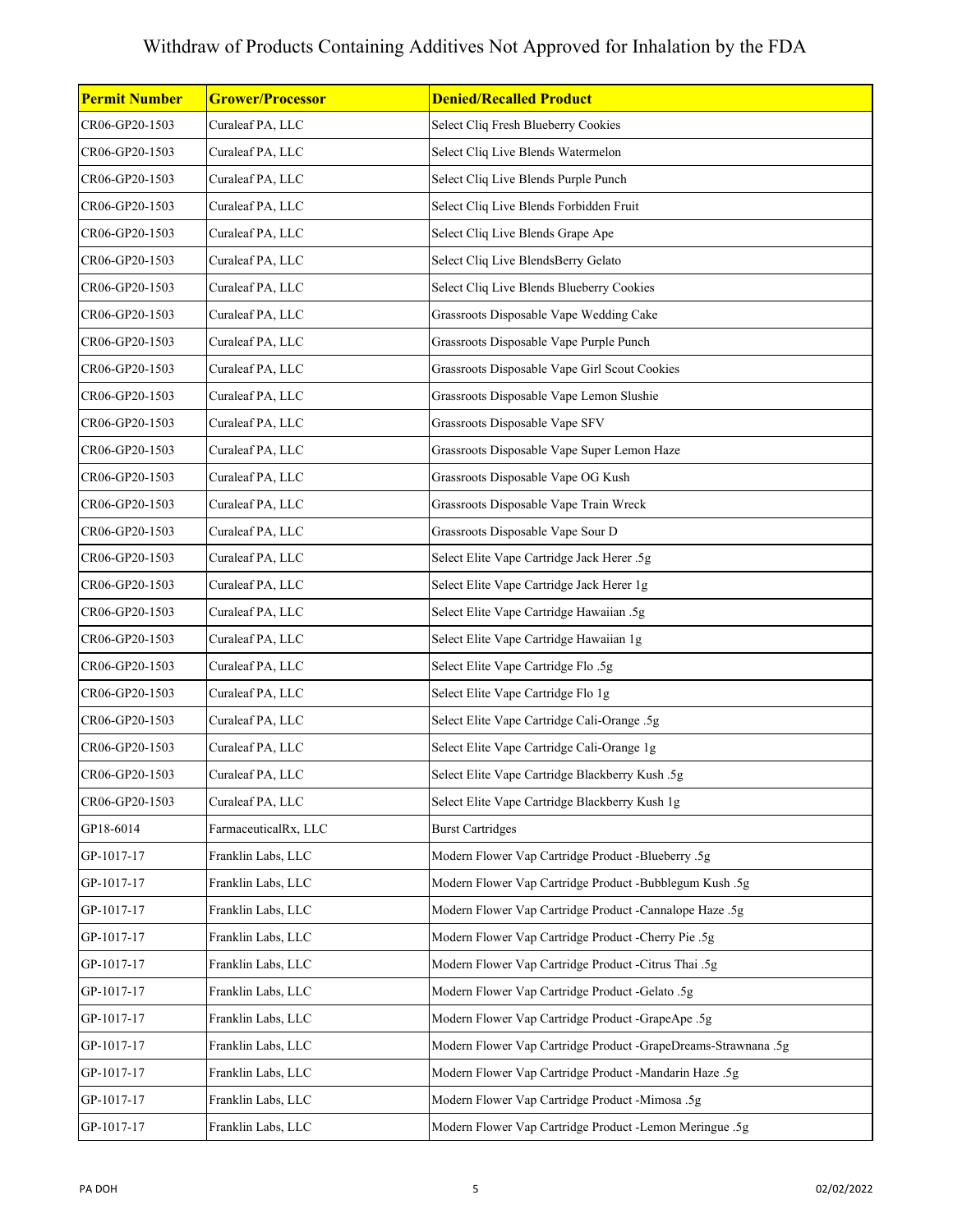| Permit Number  | <b>Grower/Processor</b>     | <b>Denied/Recalled Product</b>                               |
|----------------|-----------------------------|--------------------------------------------------------------|
| GP-1017-17     | Franklin Labs, LLC          | Modern Flower Vap Cartridge Product -Purple Punch .5g        |
| GP-1017-17     | Franklin Labs, LLC          | Modern Flower Vap Cartridge Product -Strawberry Lemonaid .5g |
| GP-1017-17     | Franklin Labs, LLC          | Modern Flower Vap Cartridge Product -Sunset Sherbert .5g     |
| GP-1017-17     | Franklin Labs, LLC          | Modern Flower Vap Cartridge Product -Sweet Melon .5g         |
| GP-1017-17     | Franklin Labs, LLC          | Modern Flower Vap Cartridge Product -Wedding Cake .5g        |
| GP18-3005      | Green Leaf Medicals, LLC    | Distillate Cartridges                                        |
| CR01-GP20-5101 | Goodblend Pennsylvania, LLC | Float Strain distillate .5g 510 Cartridge                    |
| CR01-GP20-5101 | Goodblend Pennsylvania, LLC | Float Strain distillate 1g 510 Cartridge                     |
| CR01-GP20-5101 | Goodblend Pennsylvania, LLC | Float Strain Distillate .5g PAX Pod                          |
| CR01-GP20-5101 | Goodblend Pennsylvania, LLC | Float Strain Distillate 1g PAX Pod                           |
| CR01-GP20-5101 | Goodblend Pennsylvania, LLC | Float Strain Distillate .5g Twistpenser                      |
| CR01-GP20-5101 | Goodblend Pennsylvania, LLC | Float Strain Distillate 1g Twistpenser                       |
| CR01-GP20-5101 | Goodblend Pennsylvania, LLC | Distillate Soothe .3g Disposble Vape Pen                     |
| CR01-GP20-5101 | Goodblend Pennsylvania, LLC | Distillate Soothe .5g Disposable Vape pen                    |
| CR01-GP20-5101 | Goodblend Pennsylvania, LLC | Distillate Soothe .3g PAX Pod                                |
| CR01-GP20-5101 | Goodblend Pennsylvania, LLC | Distillate Soothe .5g PAX Pod                                |
| CR01-GP20-5101 | Goodblend Pennsylvania, LLC | Distillate Revive .3g Disposable Vape Pen                    |
| CR01-GP20-5101 | Goodblend Pennsylvania, LLC | Distillate Revive .5g Disposable Vape Pen                    |
| CR01-GP20-5101 | Goodblend Pennsylvania, LLC | Distillate Revive .3g PAX Pod                                |
| CR01-GP20-5101 | Goodblend Pennsylvania, LLC | Distillate .5g PAX Pod                                       |
| CR01-GP20-5101 | Goodblend Pennsylvania, LLC | Distillate Zen .3g Disposable Vape Pen                       |
| CR01-GP20-5101 | Goodblend Pennsylvania, LLC | Distillate Zen .5g Disposable Vape Pen                       |
| CR01-GP20-5101 | Goodblend Pennsylvania, LLC | Distillate Zen .3g PAX Pod                                   |
| CR01-GP20-5101 | Goodblend Pennsylvania, LLC | Distillate Zen .5g PAX Pod                                   |
| CR01-GP20-5101 | Goodblend Pennsylvania, LLC | Distillate Relief .3g Disposable Vape Pen                    |
| CR01-GP20-5101 | Goodblend Pennsylvania, LLC | Distillate Relief .5g Disposable Vape Pen                    |
| CR01-GP20-5101 | Goodblend Pennsylvania, LLC | Distillate Relief .3g PAX Pod                                |
| CR01-GP20-5101 | Goodblend Pennsylvania, LLC | Distillate Relief .5g PAX Pod                                |
| CR01-GP20-5101 | Goodblend Pennsylvania, LLC | Distillate Dream .3g Disposable Vape Pen                     |
| CR01-GP20-5101 | Goodblend Pennsylvania, LLC | Distillate Dream .5g Dispoable Vape Pen                      |
| CR01-GP20-5101 | Goodblend Pennsylvania, LLC | Distillate Dream .3g PAX Pod                                 |
| CR01-GP20-5101 | Goodblend Pennsylvania, LLC | Distillate Dream .5g PAX Pod                                 |
| CR01-GP20-5101 | Goodblend Pennsylvania, LLC | Float Strain distillate .5g 510 Cartridge                    |
| CR01-GP20-5101 | Goodblend Pennsylvania, LLC | Float Strain distillate 1g 510 Cartridge                     |
| CR01-GP20-5101 | Goodblend Pennsylvania, LLC | Float Strain Distillate .5g PAX Pod                          |
| CR01-GP20-5101 | Goodblend Pennsylvania, LLC | Float Strain Distillate 1g PAX Pod                           |
| CR01-GP20-5101 | Goodblend Pennsylvania, LLC | Float Strain Distillate .5g Twistpenser                      |
| CR01-GP20-5101 | Goodblend Pennsylvania, LLC | Float Strain Distillate 1g Twistpenser                       |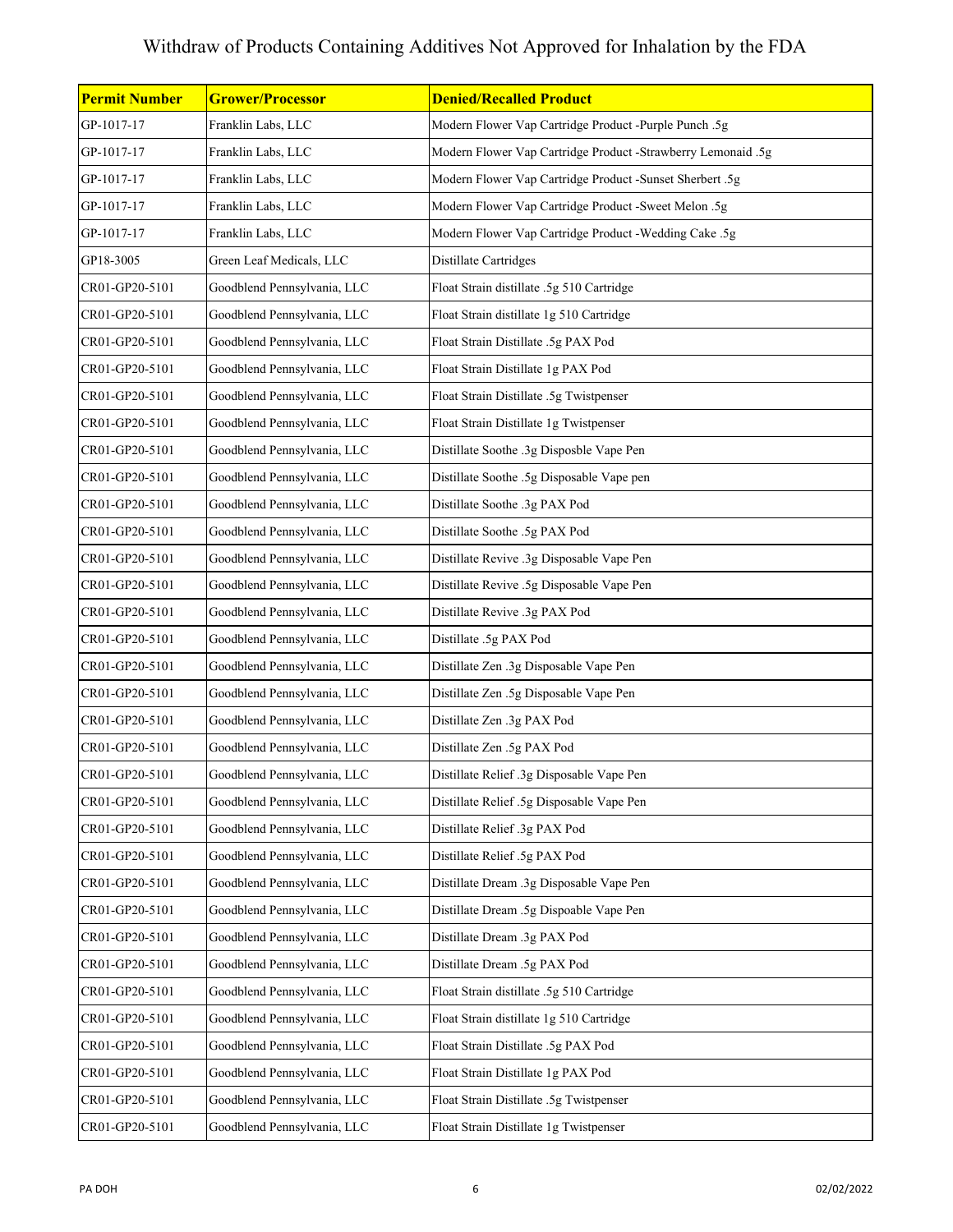| <b>Permit Number</b> | <b>Grower/Processor</b>     | <b>Denied/Recalled Product</b>                                                 |
|----------------------|-----------------------------|--------------------------------------------------------------------------------|
| CR01-GP20-5101       | Goodblend Pennsylvania, LLC | Distillate Soothe .3g Disposble Vape Pen                                       |
| CR01-GP20-5101       | Goodblend Pennsylvania, LLC | Distillate Soothe .5g Disposable Vape pen                                      |
| CR01-GP20-5101       | Goodblend Pennsylvania, LLC | Distillate Soothe .3g PAX Pod                                                  |
| CR01-GP20-5101       | Goodblend Pennsylvania, LLC | Distillate Soothe .5g PAX Pod                                                  |
| CR01-GP20-5101       | Goodblend Pennsylvania, LLC | Distillate Revive .3g Disposable Vape Pen                                      |
| CR01-GP20-5101       | Goodblend Pennsylvania, LLC | Distillate Revive .5g Disposable Vape Pen                                      |
| CR01-GP20-5101       | Goodblend Pennsylvania, LLC | Distillate Revive .3g PAX Pod                                                  |
| CR01-GP20-5101       | Goodblend Pennsylvania, LLC | Distillate .5g PAX Pod                                                         |
| CR01-GP20-5101       | Goodblend Pennsylvania, LLC | Distillate Zen .3g Disposable Vape Pen                                         |
| CR01-GP20-5101       | Goodblend Pennsylvania, LLC | Distillate Zen .5g Disposable Vape Pen                                         |
| CR01-GP20-5101       | Goodblend Pennsylvania, LLC | Distillate Zen .3g PAX Pod                                                     |
| CR01-GP20-5101       | Goodblend Pennsylvania, LLC | Distillate Zen .5g PAX Pod                                                     |
| CR01-GP20-5101       | Goodblend Pennsylvania, LLC | Distillate Relief .3g Disposable Vape Pen                                      |
| CR01-GP20-5101       | Goodblend Pennsylvania, LLC | Distillate Relief .5g Disposable Vape Pen                                      |
| CR01-GP20-5101       | Goodblend Pennsylvania, LLC | Distillate Relief .3g PAX Pod                                                  |
| CR01-GP20-5101       | Goodblend Pennsylvania, LLC | Distillate Relief .5g PAX Pod                                                  |
| CR01-GP20-5101       | Goodblend Pennsylvania, LLC | Distillate Dream .3g Disposable Vape Pen                                       |
| CR01-GP20-5101       | Goodblend Pennsylvania, LLC | Distillate Dream .5g Dispoable Vape Pen                                        |
| CR01-GP20-5101       | Goodblend Pennsylvania, LLC | Distillate Dream .3g PAX Pod                                                   |
| CR01-GP20-5101       | Goodblend Pennsylvania, LLC | Distillate Dream .5g PAX Pod                                                   |
| CR01-GP20-5101       | Goodblend Pennsylvania, LLC | Float Flavored Distillate .5g 510 Cartridge                                    |
| CR01-GP20-5101       | Goodblend Pennsylvania, LLC | Float Flavored Distillate 1g 510 Cartridge                                     |
| CR01-GP20-5101       | Goodblend Pennsylvania, LLC | Float Flavored Distillate .5g PAX Pod                                          |
| CR01-GP20-5101       | Goodblend Pennsylvania, LLC | Float Flavored Distillate 1g PAX Pod                                           |
| CR01-GP20-5101       | Goodblend Pennsylvania, LLC | Float Strain-Specific AVD Vape Cartridge .5g                                   |
| CR01-GP20-5101       | Goodblend Pennsylvania, LLC | Float Strain-Specific AVD Vape Cartridge 1g                                    |
| CR01-GP20-5101       | Goodblend Pennsylvania, LLC | Float Strain-Specific PAX Vape POD .5g                                         |
| CR01-GP20-5101       | Goodblend Pennsylvania, LLC | Float Strain-Specific Jupiter Vape Cartridge 1g                                |
| CR01-GP20-5101       | Goodblend Pennsylvania, LLC | Float Strain-Specific Distillate Twistpenser 1g                                |
| CR01-GP20-5101       | Goodblend Pennsylvania, LLC | Surterra Wellness Effect - Specific Distitllate Soothe Pax Pod 0.5g            |
| CR01-GP20-5101       | Goodblend Pennsylvania, LLC | Surterra Wellness Effect - Specific Distitllate Revive Pax Pod 0.5g            |
| CR01-GP20-5101       | Goodblend Pennsylvania, LLC | Surterra Wellness Effect - Specific Distitllate Zen Pax Pod 0.5g               |
| CR01-GP20-5101       | Goodblend Pennsylvania, LLC | Surterra Wellness Effect - Specific Distitllate Relief Pax Pod 0.5g            |
| CR01-GP20-5101       | Goodblend Pennsylvania, LLC | Surterra Wellness Effect - Specific Distitllate Dream Pax Pod 0.5g             |
| CR01-GP20-5101       | Goodblend Pennsylvania, LLC | Surterra Wellness Effect - Specific Distillate Soothe Disposable Vape Pen 0.3g |
| CR01-GP20-5101       | Goodblend Pennsylvania, LLC | Surterra Wellness Effect - Specific Distillate Revive Disposable Vape Pen 0.3g |
| CR01-GP20-5101       | Goodblend Pennsylvania, LLC | Surterra Wellness Effect - Specific Distillate Zen Disposable Vape Pen 0.3g    |
| CR01-GP20-5101       | Goodblend Pennsylvania, LLC | Surterra Wellness Effect - Specific Distillate Relief Disposable Vape Pen 0.3g |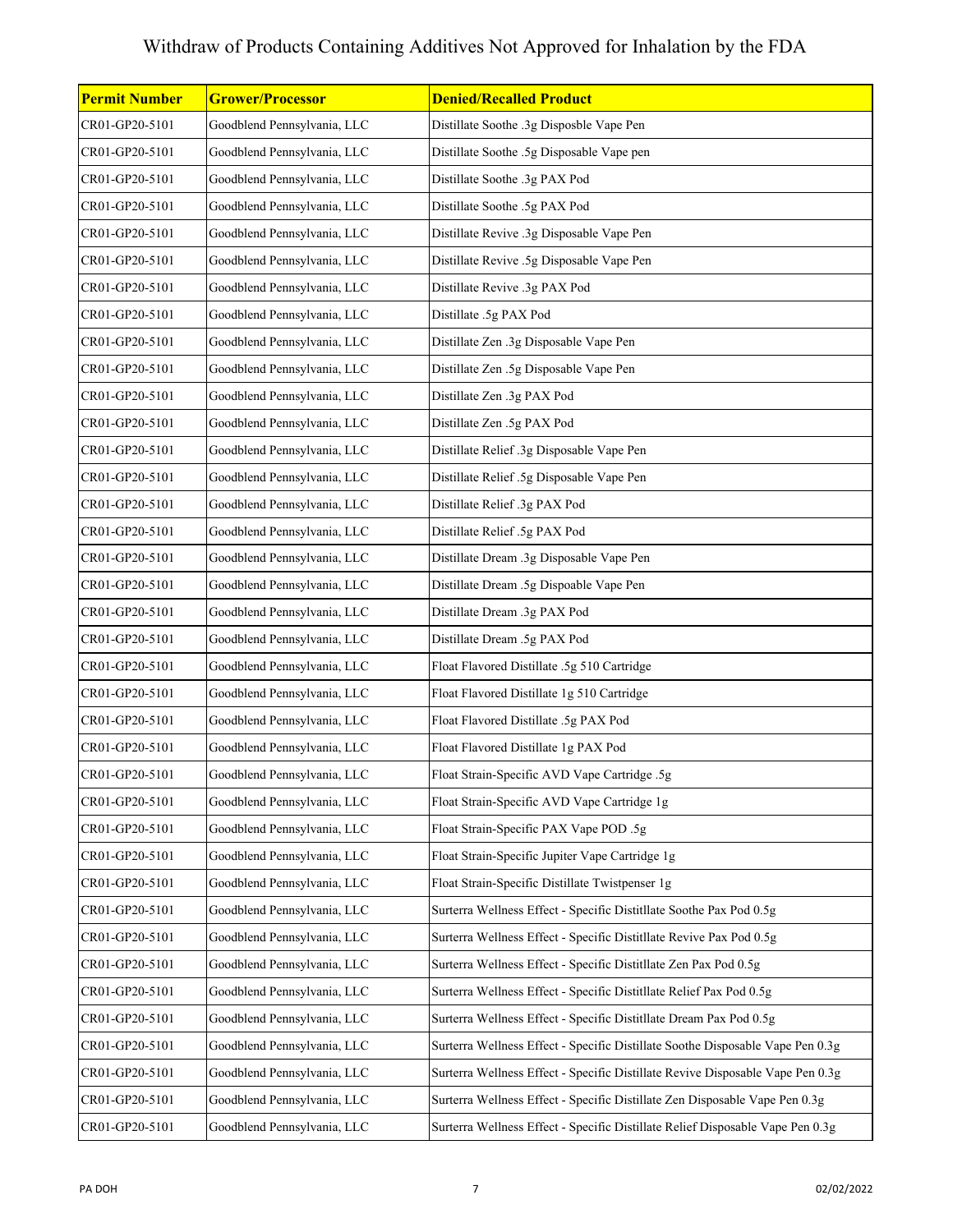| <b>Permit Number</b> | <b>Grower/Processor</b>     | <b>Denied/Recalled Product</b>                                                |
|----------------------|-----------------------------|-------------------------------------------------------------------------------|
| CR01-GP20-5101       | Goodblend Pennsylvania, LLC | Surterra Wellness Effect - Specific Distillate Dream Disposable Vape Pen 0.3g |
| GP-4006-17           | GTI Pennsylvania, LLC       | &Shine Vape Cartridge -- Indica 500mg                                         |
| GP-4006-17           | GTI Pennsylvania, LLC       | &Shine Vape Cartridge -- Indica 1g                                            |
| GP-4006-17           | GTI Pennsylvania, LLC       | &Shine Vape Cartridge -- Sativa 500mg                                         |
| GP-4006-17           | GTI Pennsylvania, LLC       | &Shine Vape Cartridge -- Sativa 1g                                            |
| GP-4006-17           | GTI Pennsylvania, LLC       | &Shine Vape Cartridge -- Hybrid 500mg                                         |
| GP-4006-17           | GTI Pennsylvania, LLC       | & Shine Vape Cartridge -- Hybrid 1g                                           |
|                      |                             |                                                                               |
| GP-6009-17           | Holistic Farms, LLC         | Strane Blue Dream PAX Pod .5g                                                 |
| GP-6009-17           | Holistic Farms, LLC         | Strane Blue Dream Cartridge .5g                                               |
| GP-6009-17           | Holistic Farms, LLC         | Strane Blue Dream Cartrige 1g                                                 |
| GP-6009-17           | Holistic Farms, LLC         | Strane Dosi PAX Pod .5g                                                       |
| GP-6009-17           | Holistic Farms, LLC         | Strane Dosi Cartridge .5g                                                     |
| GP-6009-17           | Holistic Farms, LLC         | Strane Dosi Cartridge 1g                                                      |
| GP-6009-17           | Holistic Farms, LLC         | Strane Gelato PAX pod .5g                                                     |
| GP-6009-17           | Holistic Farms, LLC         | Strane Gelato Cartridge .5g                                                   |
| GP-6009-17           | Holistic Farms, LLC         | Strane Gelato Cartridge 1g                                                    |
| GP-6009-17           | Holistic Farms, LLC         | Strane GOJI OG PAX pod .5g                                                    |
| GP-6009-17           | Holistic Farms, LLC         | Strane GOJI OG Cartridge .5g                                                  |
| GP-6009-17           | Holistic Farms, LLC         | Strane GOJI OG Cartridge 1g                                                   |
| GP-6009-17           | Holistic Farms, LLC         | Strane Granddaddy Purple "GDP" PAX pod .5g                                    |
| GP-6009-17           | Holistic Farms, LLC         | Strane Granddaddy Purple "GDP" Cartridge .5g                                  |
| GP-6009-17           | Holistic Farms, LLC         | Strane Granddaddy Purple "GDP" Cartridge 1g                                   |
| GP-6009-17           | Holistic Farms, LLC         | Strane Headband PAX pod .5g                                                   |
| GP-6009-17           | Holistic Farms, LLC         | Strane Headband Cartridge .5g                                                 |
| GP-6009-17           | Holistic Farms, LLC         | Strane Headband Cartridge 1g                                                  |
| GP-6009-17           | Holistic Farms, LLC         | Strane Jack Herer PAX pod .5g                                                 |
| GP-6009-17           | Holistic Farms, LLC         | Strane Jack Herer Cartridge .5g                                               |
| GP-6009-17           | Holistic Farms, LLC         | Strane Jack Herer Cartridge 1g                                                |
| GP-6009-17           | Holistic Farms, LLC         | Strane King Louis XIII PAX pod .5g                                            |
| GP-6009-17           | Holistic Farms, LLC         | Strane King Louis XIII Cartridge .5g                                          |
| GP-6009-17           | Holistic Farms, LLC         | Strane King Louis XIII Cartridge 1g                                           |
| GP-6009-17           | Holistic Farms, LLC         | Strane Pineapple Express PAX pod .5g                                          |
| GP-6009-17           | Holistic Farms, LLC         | Strane Pineapple Express Cartridge .5g                                        |
| GP-6009-17           | Holistic Farms, LLC         | Strane Pineapple Express Cartridge 1g                                         |
| GP-6009-17           | Holistic Farms, LLC         | Strane Sour Diesel PAX pod .5g                                                |
| GP-6009-17           | Holistic Farms, LLC         | Strane Sour Diesel Cartridge .5g                                              |
| GP-6009-17           | Holistic Farms, LLC         | Strane Sour Diesel Cartridge 1g                                               |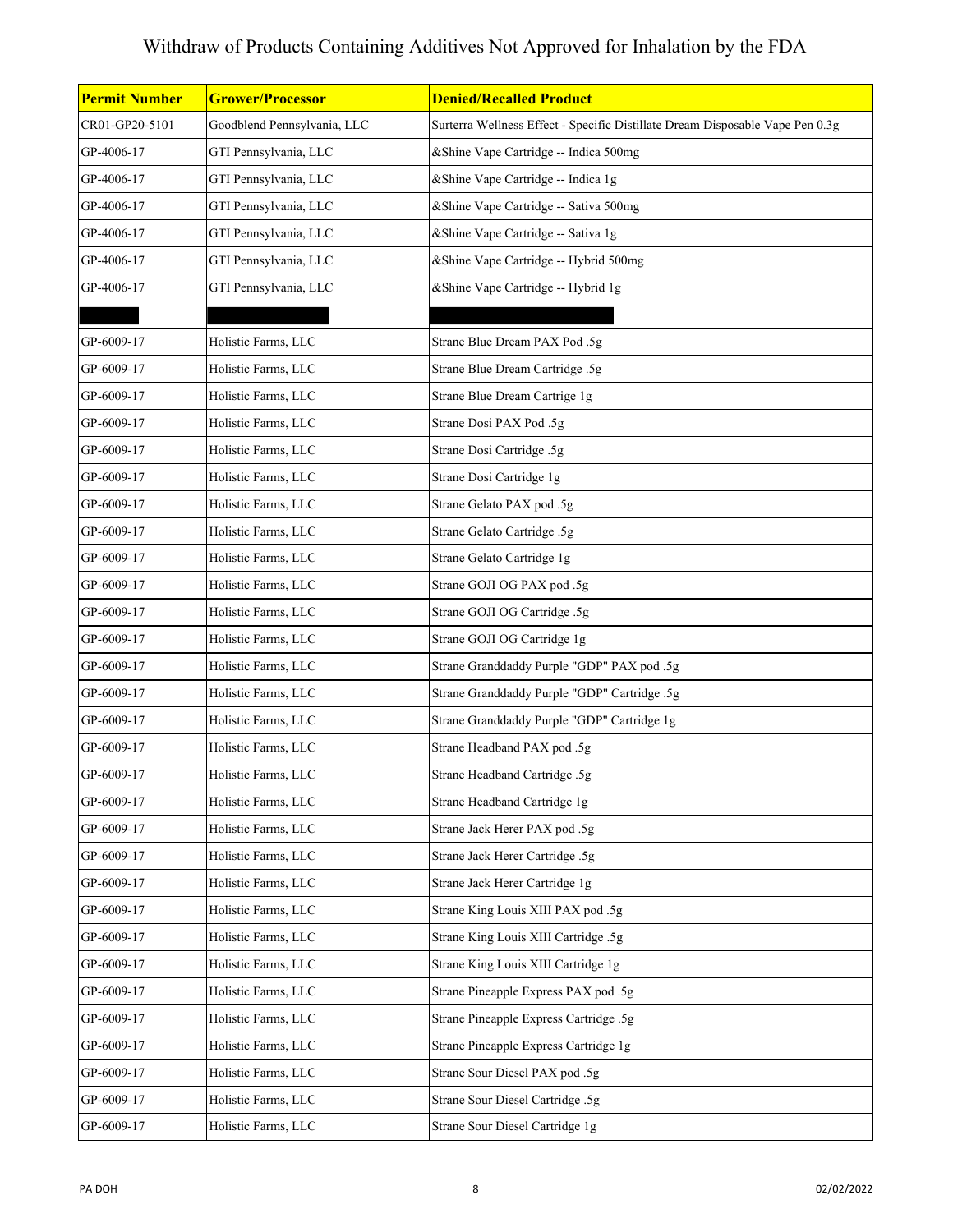| <b>Permit Number</b> | <b>Grower/Processor</b> | <b>Denied/Recalled Product</b>        |
|----------------------|-------------------------|---------------------------------------|
| GP-6009-17           | Holistic Farms, LLC     | Strane Strawberry Cough PAX pod .5g   |
| GP-6009-17           | Holistic Farms, LLC     | Strane Strawberry Cough Cartridge .5g |
| GP-6009-17           | Holistic Farms, LLC     | Strane Strawberry Cough Cartridge 1g  |
| GP-6009-17           | Holistic Farms, LLC     | Strane Strawnana PAX pod .5g          |
| GP-6009-17           | Holistic Farms, LLC     | Strane Strawnana Cartridge .5g        |
| GP-6009-17           | Holistic Farms, LLC     | Strane Strawnana Cartridge 1g         |
| GP-6009-17           | Holistic Farms, LLC     | Strane Sunset Sherbert PAX pod .5g    |
| GP-6009-17           | Holistic Farms, LLC     | Strane Sunset Sherbert Cartridge .5g  |
| GP-6009-17           | Holistic Farms, LLC     | Strane Sunset Sherbert Cartridge 1g   |
| GP-6009-17           | Holistic Farms, LLC     | Strane Super Lemon Haze PAX pod .5g   |
| GP-6009-17           | Holistic Farms, LLC     | Strane Super Lemon Haze Cartridge .5g |
| GP-6009-17           | Holistic Farms, LLC     | Strane Super Lemon Haze Cartridge 1g  |
| GP-6009-17           | Holistic Farms, LLC     | Strane WIFI PAX pod .5g               |
| GP-6009-17           | Holistic Farms, LLC     | Strane WIFI Cartridge .5g             |
| GP-6009-17           | Holistic Farms, LLC     | Strane WIFI Cartridge 1g              |
| GP-6009-17           | Holistic Farms, LLC     | Strane Zkittlez PAX pod .5g           |
| GP-6009-17           | Holistic Farms, LLC     | Strane Zkittlez Cartridge .5g         |
| GP-6009-17           | Holistic Farms, LLC     | Strane Zkittlez Cartridge 1g          |
| GP-3010-17           | Ilera Healthcare, LLC   | Breathe Vapes .5g Cartridge           |
| GP-3010-17           | Ilera Healthcare, LLC   | Breathe Vapes 1g Cartridge            |
| GP-3010-17           | Ilera Healthcare, LLC   | Breathe Vapes .25 disposable pen      |
| GP-3010-17           | Ilera Healthcare, LLC   | Dream Vapes 1g cartridge              |
| GP-3010-17           | Ilera Healthcare, LLC   | Dream Vapes .5 g cartridge            |
| GP-3010-17           | Ilera Healthcare, LLC   | Dream Vapes .25g disposable pen       |
| GP-3010-17           | Ilera Healthcare, LLC   | Freedom Vapes 1g cartridge            |
| GP-3010-17           | Ilera Healthcare, LLC   | Freedom Vapes .5g cartridge           |
| GP-3010-17           | Ilera Healthcare, LLC   | Freedom Vapes .25g disposable pen     |
| GP-3010-17           | Ilera Healthcare, LLC   | Kind Tree Vapes 1g cartridge          |
| GP-3010-17           | Ilera Healthcare, LLC   | Kind Tree Vapes .5g cartridge         |
| GP-3010-17           | Ilera Healthcare, LLC   | Kind Tree Vapes .25g disposable pen   |
| GP-3010-17           | Ilera Healthcare, LLC   | OHM Vapes 1g cartridge                |
| GP-3010-17           | Ilera Healthcare, LLC   | OHM Vapes .5g cartridge               |
| GP-3010-17           | Ilera Healthcare, LLC   | OHM Vapes .25g disposable pen         |
| GP-3010-17           | Ilera Healthcare, LLC   | Shine Vapes 1g cartridge              |
| GP-3010-17           | Ilera Healthcare, LLC   | Shine Vapes .5g cartridge             |
| GP-3010-17           | Ilera Healthcare, LLC   | Shine Vapes .25g disposable pen       |
| GP18-4001            | <b>INSA, LLC</b>        | Banana Kush Vape Cartridge 500mg      |
| GP18-4001            | INSA, LLC               | Banana Kush Vape Cartridge 1000mg     |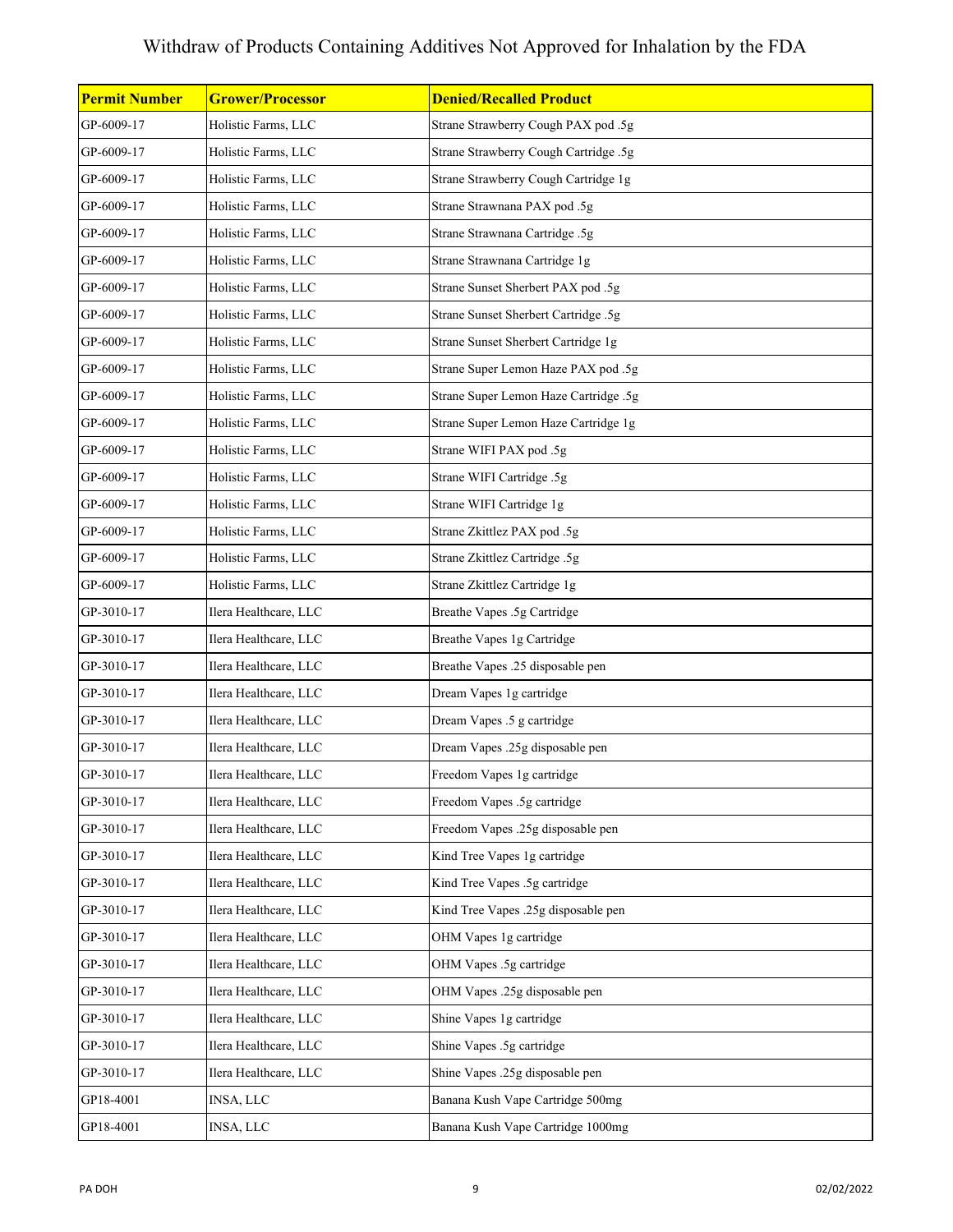| <b>Permit Number</b> | <b>Grower/Processor</b> | <b>Denied/Recalled Product</b>          |
|----------------------|-------------------------|-----------------------------------------|
| GP18-4001            | INSA, LLC               | Blue Dream Vape Cartridge 500mg         |
| GP18-4001            | INSA, LLC               | Blue Dream Vape Cartridge 1000mg        |
| GP18-4001            | INSA, LLC               | Clemetine Vape Cartridge 500mg          |
| GP18-4001            | INSA, LLC               | Clemetine Vape Cartridge 1000mg         |
| GP18-4001            | INSA, LLC               | GSC Vape Cartridge 500mg                |
| GP18-4001            | INSA, LLC               | GSC Vape Cartridge 1000mg               |
| GP18-4001            | INSA, LLC               | King Louie XII Vape Cartridge 500mg     |
| GP18-4001            | INSA, LLC               | King Louie XII Vape Cartridge 1000mg    |
| GP18-4001            | INSA, LLC               | Mimosa Vape Cartridge 500mg             |
| GP18-4001            | INSA, LLC               | Mimosa Vape Cartridge 1000mg            |
| GP18-4001            | INSA, LLC               | Northern Lights Vape Cartridge 500mg    |
| GP18-4001            | INSA, LLC               | Northern Lights Vape Cartridge 1000mg   |
| GP18-4001            | INSA, LLC               | Orange Chai Latte Vape Cartridge 500mg  |
| GP18-4001            | INSA, LLC               | Orange Chai Latte Vape Cartridge 1000mg |
| GP18-4001            | <b>INSA, LLC</b>        | Papaya Rosin Vape Cartridge 500mg       |
| GP18-4001            | INSA, LLC               | Papaya Rosin Vape Cartridge 1000mg      |
| GP18-4001            | INSA, LLC               | Pineapple Express Vape Cartridge 500mg  |
| GP18-4001            | INSA, LLC               | Pineapple Express Vape Cartridge 1000mg |
| GP18-4001            | INSA, LLC               | Red Velvet Cake Vape Cartridge 500mg    |
| GP18-4001            | INSA, LLC               | Red Velvet Cake Vape Cartridge 1000mg   |
| GP18-4001            | INSA, LLC               | Strawberry Cough Vape Cartridge 500mg   |
| GP18-4001            | INSA, LLC               | Strawberry Cough Vape Cartridge 1000mg  |
| GP18-4001            | INSA, LLC               | Wedding Cake Vape Cartridge 500mg       |
| GP18-4001            | INSA, LLC               | Wedding Cake Vape Cartridge 1000mg      |
| GP18-4001            | INSA, LLC               | Winter Mint Vape Cartridge 500mg        |
| GP18-4001            | INSA, LLC               | Winter Mint Vape Cartridge 1000mg       |
| GP18-4001            | <b>INSA, LLC</b>        | Zkittlez (Z-Life) Vape Cartridge 500mg  |
| GP18-4001            | INSA, LLC               | Zkittlez (Z-Life) Vape Cartridge 1000mg |
| GP18-4001            | INSA, LLC               | Banana Kush Dart Pod 500mg              |
| GP18-4001            | INSA, LLC               | Banana Kush Dart Pod 1000mg             |
| GP18-4001            | INSA, LLC               | Blue Dream Dart Pod 500mg               |
| GP18-4001            | INSA, LLC               | Blue Dream Dart Pod 1000mg              |
| GP18-4001            | INSA, LLC               | Clementine Dart Pod 500mg               |
| GP18-4001            | INSA, LLC               | Clementine Dart Pod 1000mg              |
| GP18-4001            | <b>INSA, LLC</b>        | GSC Dart Pod 500mg                      |
| GP18-4001            | INSA, LLC               | GSC Dart Pod 1000mg                     |
| GP18-4001            | INSA, LLC               | King Louie XII Dart Pod 500mg           |
| GP18-4001            | INSA, LLC               | King Louie XII 1000mg                   |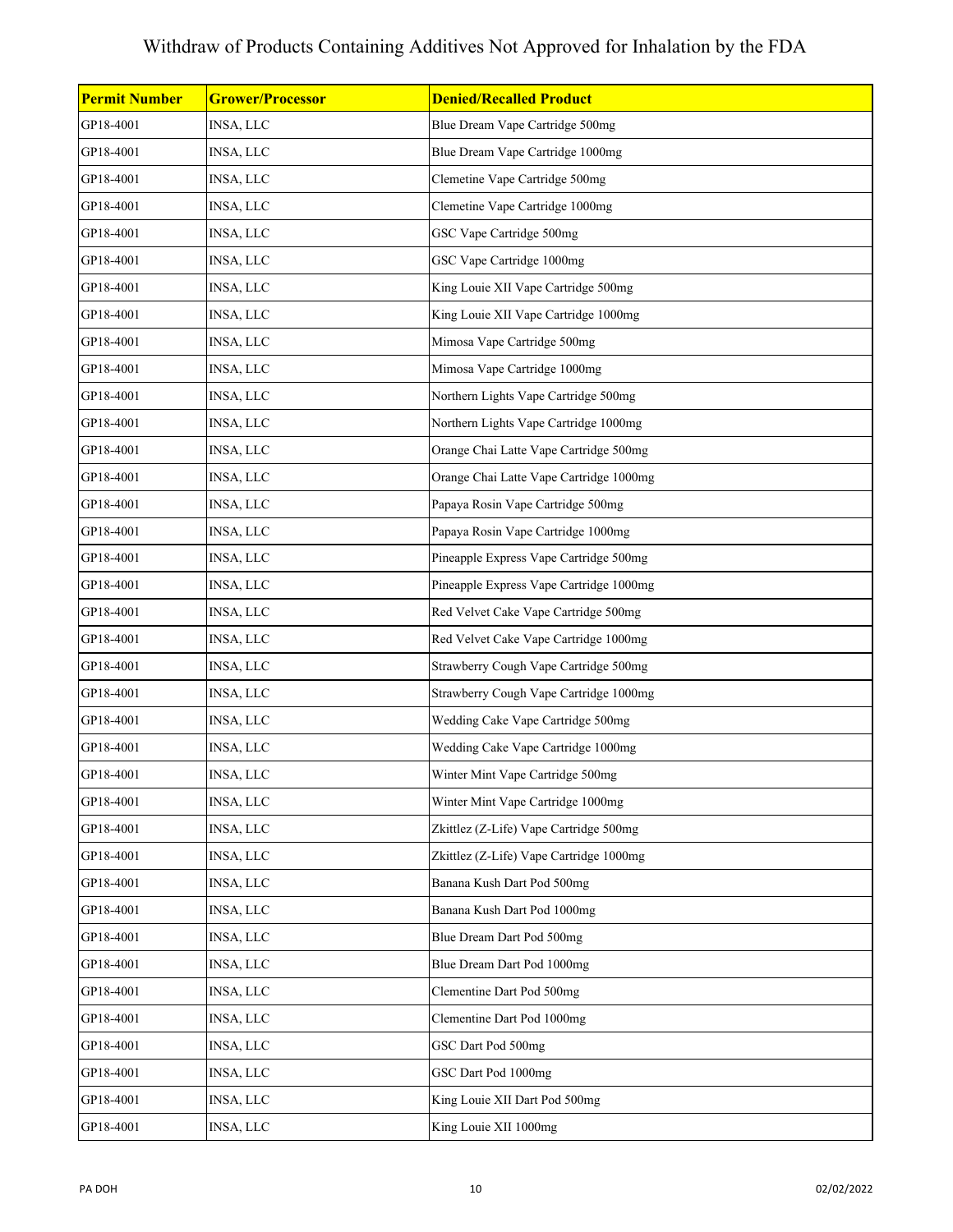| <b>Permit Number</b> | <b>Grower/Processor</b>             | <b>Denied/Recalled Product</b>                                |
|----------------------|-------------------------------------|---------------------------------------------------------------|
| GP18-4001            | <b>INSA, LLC</b>                    | Mimosa Dart Pod 500mg                                         |
| GP18-4001            | INSA, LLC                           | Mimosa Dart Pod 1000mg                                        |
| GP18-4001            | INSA, LLC                           | Northern Lights Dart Pod 500mg                                |
| GP18-4001            | INSA, LLC                           | Northern Lights Dart Pod 1000mg                               |
| GP18-4001            | INSA, LLC                           | Orange Chai Latte Dart Pod 500mg                              |
| GP18-4001            | INSA, LLC                           | Orange Chair Latte Dart Pod 1000mg                            |
| GP18-4001            | INSA, LLC                           | Papaya Rosin Dart Pod 500mg                                   |
| GP18-4001            | INSA, LLC                           | Papaya Rosin Dart Pod 1000mg                                  |
| GP18-4001            | INSA, LLC                           | Pineapple Express Dart Pod 500mg                              |
| GP18-4001            | INSA, LLC                           | Pineapple Express Dart Pod 1000mg                             |
| GP18-4001            | INSA, LLC                           | Red Velvet Cake Dart Pod 500mg                                |
| GP18-4001            | INSA, LLC                           | Red Velvet Cake Dart Pod 1000mg                               |
| GP18-4001            | INSA, LLC                           | Strawberry Cough Dart Pod 500mg                               |
| GP18-4001            | INSA, LLC                           | Strawberry Cough Dart Pod 1000mg                              |
| GP18-4001            | INSA, LLC                           | Wedding Cake Dart Pod 500mg                                   |
| GP18-4001            | INSA, LLC                           | Wedding Cake Dart Pod 1000mg                                  |
| GP18-4001            | INSA, LLC                           | Winter Mint Dart Pod 500mg                                    |
| GP18-4001            | INSA, LLC                           | Winter Mint Dart Pod 1000mg                                   |
| GP18-4001            | <b>INSA, LLC</b>                    | Zkittlez (Z-Life) Dart Pod 500mg                              |
| GP18-4001            | INSA, LLC                           | Zkittlez (Z-Life) Dart Pod 1000mg                             |
| CR08-GP19-1404       | MLH Explorations, LLC               | MuV Pure Blueberry Indica Pen                                 |
| CR08-GP19-1404       | MLH Explorations, LLC               | MuV Pure Maui Wowie Sativa Pen                                |
| CR08-GP19-1404       | MLH Explorations, LLC               | MuV Pure Blueberry indica Cartridge                           |
| CR08-GP19-1404       | MLH Explorations, LLC               | MuV Pure maui Wowie sativa Cartridge                          |
| GP-2018-17           | Pennsylvania Medical Solutions, LLC | The Lab Northern Lights Extract Disposable Vaporizer .3g      |
| GP-2018-17           | Pennsylvania Medical Solutions, LLC | The Lab Extract Disposable Vaporizer-Mimosa .3g               |
| GP-2018-17           | Pennsylvania Medical Solutions, LLC | The Lab Extract Disposable Vaporizer-Grape Goji .3g           |
| GP-2018-17           | Pennsylvania Medical Solutions, LLC | The Lab Extract Disposable Vaporizer - Grand Daddy Purple .3g |
| GP-2018-17           | Pennsylvania Medical Solutions, LLC | The Lab Extract Disposable Vaporizer - Gelato .3g             |
| GP-2018-17           | Pennsylvania Medical Solutions, LLC | The Lab Extract Disposable Vaporizer - Cannalope Haze .3g     |
| GP-2018-17           | Pennsylvania Medical Solutions, LLC | The Lab Extract Disposable Vaporizer- Blue Raspberry .3g      |
| GP-2018-17           | Pennsylvania Medical Solutions, LLC | The Lab Extract Disposable Vaporizer - Blackberry Kush .3g    |
| GP-2018-17           | Pennsylvania Medical Solutions, LLC | The Lab Extract Disposable Vaporizer- Apple Jack .3g          |
| GP-2018-17           | Pennsylvania Medical Solutions, LLC | The Lab Extract Disposable Vaporizer- Afghani Kush .3g        |
| GP-2018-17           | Pennsylvania Medical Solutions, LLC | The Lab Extract Disposable Vaporizer- Acapulco Gold .3g       |
| GP-2018-17           | Pennsylvania Medical Solutions, LLC | The Lab Extract Disposable Vaporizer- 24K Gold Punch .3g      |
| GP-2018-17           | Pennsylvania Medical Solutions, LLC | The Lab Extract Disposable Vaporizer - White Fire .3g         |
| GP-2018-17           | Pennsylvania Medical Solutions, LLC | The Lab Extract Disposable Vaporizer - Wedding Cake .3g       |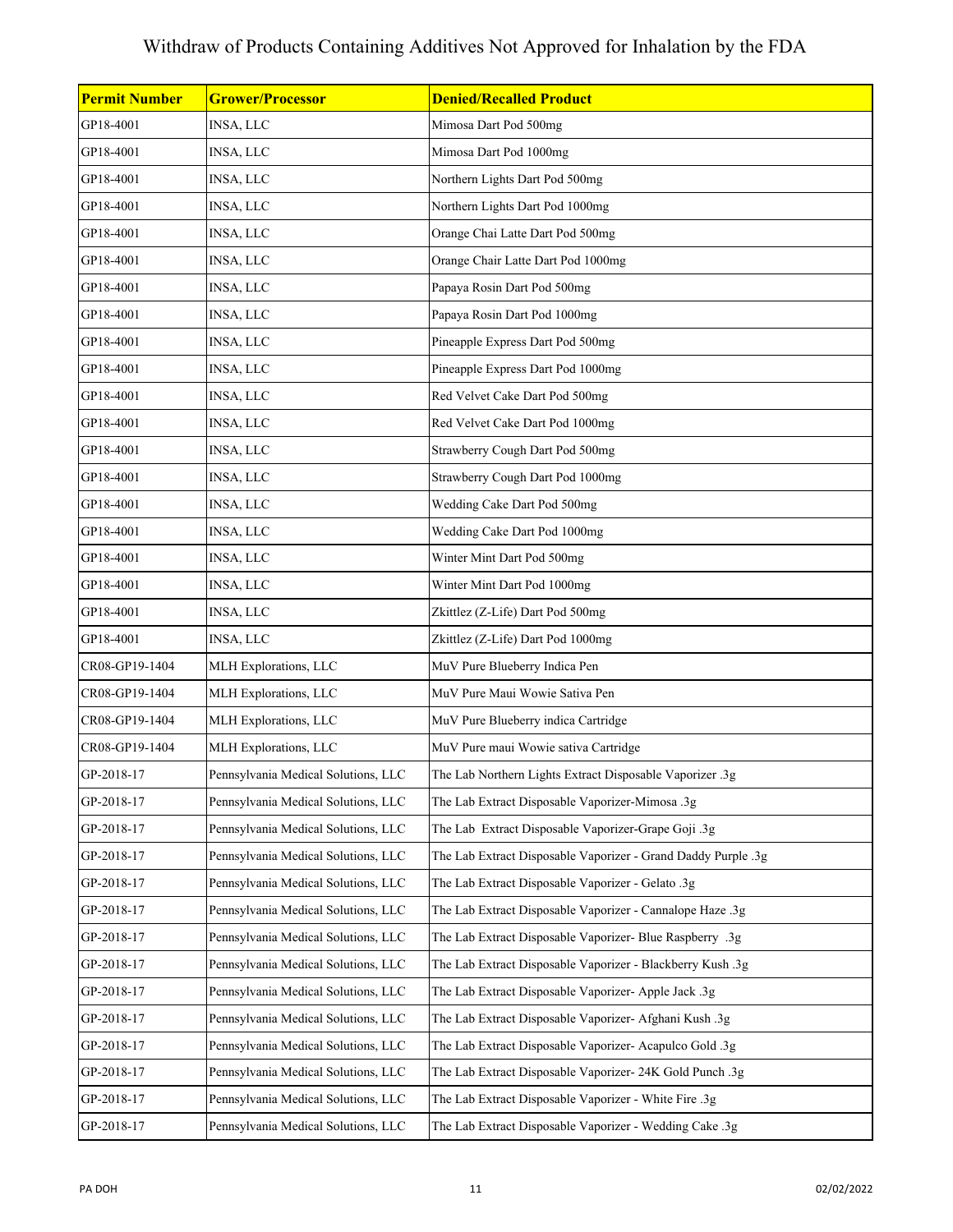| <b>Permit Number</b> | <b>Grower/Processor</b>             | <b>Denied/Recalled Product</b>                                |
|----------------------|-------------------------------------|---------------------------------------------------------------|
| GP-2018-17           | Pennsylvania Medical Solutions, LLC | The Lab Extract Disposable Vaporizer - Trainwreck .3g         |
| GP-2018-17           | Pennsylvania Medical Solutions, LLC | The Lab Extract Disposable Vaporizer - Thin Mint .3g          |
| GP-2018-17           | Pennsylvania Medical Solutions, LLC | The Lab Extract Disposable Vaporizer - Super Lemon Haze .3g   |
| GP-2018-17           | Pennsylvania Medical Solutions, LLC | The Lab Extract Disposable Vaporizer - Sunset Sherbet .3g     |
| GP-2018-17           | Pennsylvania Medical Solutions, LLC | The Lab Extract Disposable Vaporizer - Upside-down Cake .3g   |
| GP-2018-17           | Pennsylvania Medical Solutions, LLC | The lab Extract Disposable Vaporizer - Northern Lights .5g    |
| GP-2018-17           | Pennsylvania Medical Solutions, LLC | The Lab Extract Disposable Vaporizer - Mimosa .5g             |
| GP-2018-17           | Pennsylvania Medical Solutions, LLC | The Lab Extract Disposable Vaporizer - Grape Goji .5g         |
| GP-2018-17           | Pennsylvania Medical Solutions, LLC | The Lab Extract Disposable Vaporizer - Grand Daddy Purple .5g |
| GP-2018-17           | Pennsylvania Medical Solutions, LLC | The Lab Extract Disposable Vaporizer - Gelato .5g             |
| GP-2018-17           | Pennsylvania Medical Solutions, LLC | The Lab Extract Disposable Vaporizer - Cannalope Haze .5g     |
| GP-2018-17           | Pennsylvania Medical Solutions, LLC | The Lab Extract Disposable Vaporizer - Blue Raspberry .5g     |
| GP-2018-17           | Pennsylvania Medical Solutions, LLC | The Lab Extract Dispoable Vaporizer - Blackberry Kush .5g     |
| GP-2018-17           | Pennsylvania Medical Solutions, LLC | The Lab Extract Disposable Vaporizer - Apple jack .5g         |
| GP-2018-17           | Pennsylvania Medical Solutions, LLC | The Lab Extract Dispoable Vaporizer - Afghani Kush .5g        |
| GP-2018-17           | Pennsylvania Medical Solutions, LLC | The Lab Extract Disposable Vaporizer - Acapulco Gold .5g      |
| GP-2018-17           | Pennsylvania Medical Solutions, LLC | The Lab Extract Disposable Vaporizer - 24K Gold Punch .5g     |
| GP-2018-17           | Pennsylvania Medical Solutions, LLC | The Lab Extract Disposable Vaporizier - White Fire .5g        |
| GP-2018-17           | Pennsylvania Medical Solutions, LLC | The Lab Extract Dispoable Vaporizer - Wedding Cake .5g        |
| GP-2018-17           | Pennsylvania Medical Solutions, LLC | The Lab Extract Dispoable Vaporizer - Trainwreck .5g          |
| GP-2018-17           | Pennsylvania Medical Solutions, LLC | The Lab Extract Disposable Vaporizer - Thin Mint .5g          |
| GP-2018-17           | Pennsylvania Medical Solutions, LLC | The Lab Extract Disposable Vaporizer - Super Lemon Haze .5g   |
| GP-2018-17           | Pennsylvania Medical Solutions, LLC | The Lab Extract Disposable Vaporizer - Sunset Sherbet .5g     |
| GP-2018-17           | Pennsylvania Medical Solutions, LLC | The Lab Extract Dispoable Vaporizer - Upside-down Cake .5g    |
| GP18-5009            | PennAlt Organics, Inc               | Flower Concentrate 1g                                         |
| GP18-5009            | PennAlt Organics, Inc               | Flower Concentrate 3.5g                                       |
| GP18-5009            | PennAlt Organics, Inc               | Distillate Cartridge .5g Twisted Citrus                       |
| GP18-5009            | PennAlt Organics, Inc               | Distillate Cartridge .5g Orange Sherbert                      |
| GP18-5009            | PennAlt Organics, Inc               | Distillate Cartridge .5g Blue Glue                            |
| GP18-5009            | PennAlt Organics, Inc               | Distillate Cartridge .5g Jack's Dream                         |
| GP18-5009            | PennAlt Organics, Inc               | Distillate Cartridge .5g Sour Lemon                           |
| GP18-5009            | PennAlt Organics, Inc               | Distillate Cartridge .5g Green Dream                          |
| GP18-5009            | PennAlt Organics, Inc               | Distillate Cartridge .5g Blue Moon                            |
| GP18-5009            | PennAlt Organics, Inc               | Distillate Cartridge .5g Cali Blood orange                    |
| GP18-5009            | PennAlt Organics, Inc               | Distillate Cartridge .5g Blueberry Haze                       |
| GP18-5009            | PennAlt Organics, Inc               | Distillate Cartridge .5g Citrus Sleeper                       |
| GP18-5009            | PennAlt Organics, Inc               | Distillate Cartridge .5g Blueberry Lemonade                   |
| GP18-5009            | PennAlt Organics, Inc               | Distillate Cartridge .5g BluNanium                            |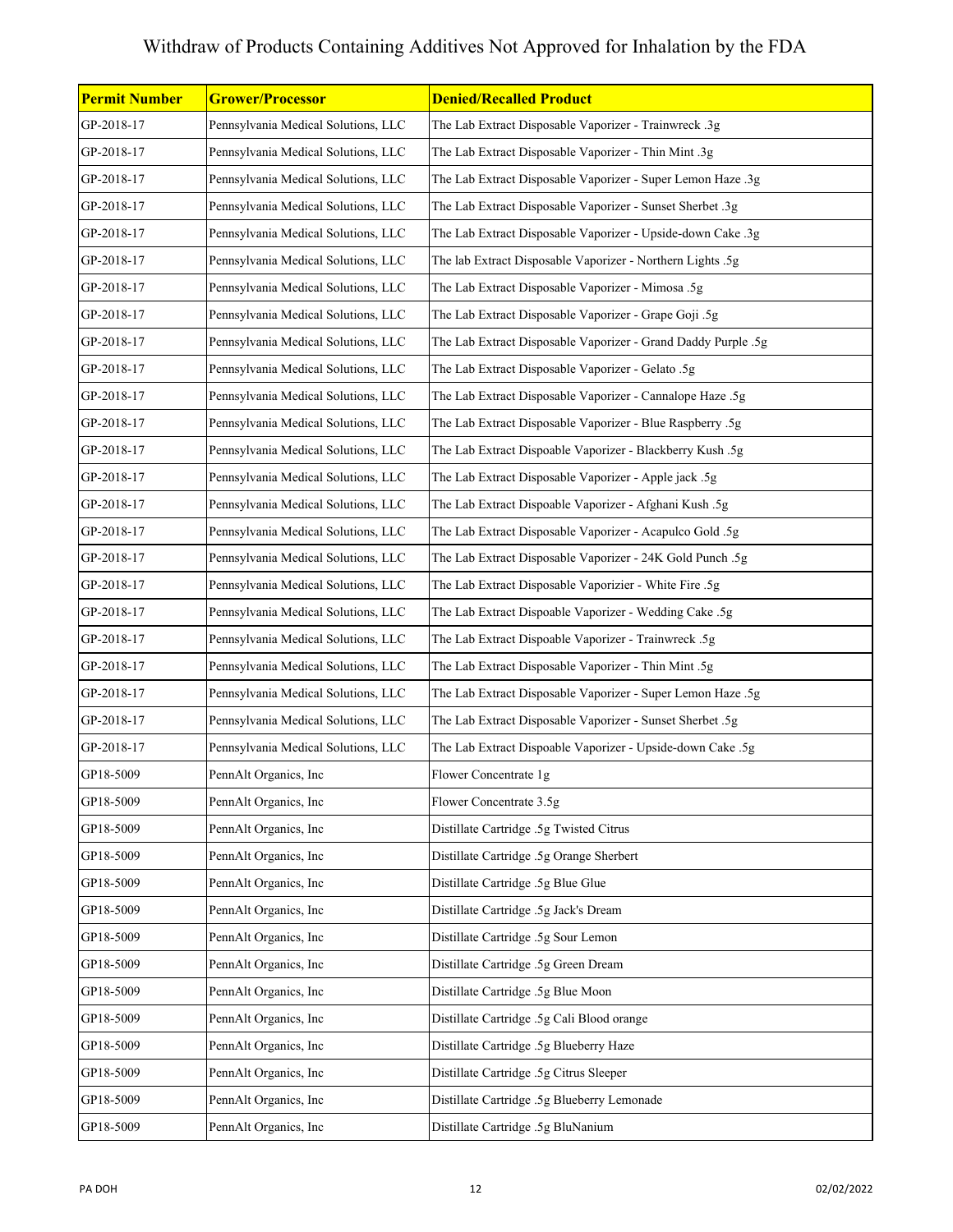| <b>Permit Number</b> | <b>Grower/Processor</b> | <b>Denied/Recalled Product</b>                                  |
|----------------------|-------------------------|-----------------------------------------------------------------|
| GP18-5009            | PennAlt Organics, Inc   | Distillate Cartridge .5g Dogg Pound Haze                        |
| GP18-5009            | PennAlt Organics, Inc   | Distillate Cartridge .5g DPG x rainbow                          |
| GP18-5009            | PennAlt Organics, Inc   | Distillate Cartridge .5g Blood Orange Bananium                  |
| GP18-5009            | PennAlt Organics, Inc   | Distillate Cartridge .5g Rainbow Sherbert                       |
| GP18-5009            | PennAlt Organics, Inc   | Distillate Cartridge .5g Blue Dream                             |
| GP18-5009            | PennAlt Organics, Inc   | Distillate Cartridge .5g Lemon Pound Cake                       |
| GP18-5009            | PennAlt Organics, Inc   | Distillate Cartridge .5g Cali Canine                            |
| GP18-5009            | PennAlt Organics, Inc   | Distillate Cartridge 1g Twisted Citrus                          |
| GP18-5009            | PennAlt Organics, Inc   | Distillate Cartridge 1g Orange Sherbert                         |
| GP18-5009            | PennAlt Organics, Inc   | Distillate Cartridge 1g Blue Glue                               |
| GP18-5009            | PennAlt Organics, Inc   | Distillate Cartridge 1g Jack's Dream                            |
| GP18-5009            | PennAlt Organics, Inc   | Distillate Cartridge 1g Sour Lemon                              |
| GP18-5009            | PennAlt Organics, Inc   | Distillate Cartridge 1g Green Dream                             |
| GP18-5009            | PennAlt Organics, Inc   | Distillate Cartridge 1g Blue Moon                               |
| GP18-5009            | PennAlt Organics, Inc   | Distillate Cartridge 1g Cali Blood orange                       |
| GP18-5009            | PennAlt Organics, Inc   | Distillate Cartridge 1g Blueberry Haze                          |
| GP18-5009            | PennAlt Organics, Inc   | Distillate Cartridge 1g Citrus Sleeper                          |
| GP18-5009            | PennAlt Organics, Inc   | Distillate Cartridge 1g Blueberry Lemonade                      |
| GP18-5009            | PennAlt Organics, Inc   | Distillate Cartridge 1g BluNanium                               |
| GP18-5009            | PennAlt Organics, Inc   | Distillate Cartridge 1g Dogg Pound Haze                         |
| GP18-5009            | PennAlt Organics, Inc   | Distillate Cartridge 1g DPG x rainbow                           |
| GP18-5009            | PennAlt Organics, Inc   | Distillate Cartridge 1g Blood Orange Bananium                   |
| GP18-5009            | PennAlt Organics, Inc   | Distillate Cartridge 1g Rainbow Sherbert                        |
| GP18-5009            | PennAlt Organics, Inc   | Distillate Cartridge 1g Blue Dream                              |
| GP18-5009            | PennAlt Organics, Inc   | Distillate Cartridge 1g Lemon Pound Cake                        |
| GP18-5009            | PennAlt Organics, Inc   | Distillate Cartridge 1g Cali Canine                             |
| GP-5016-17           | PurePenn, LLC           | Moxie Liquid Distillate Dart Pod -Apple Cider Donut .5g         |
| GP-5016-17           | PurePenn, LLC           | Moxie Liquid Distillate Dart Pod -Apple Cider Donut 1g          |
| GP-5016-17           | PurePenn, LLC           | Moxie Liquid Distillate Dart Pod - Blackberry Kush with CBD .5g |
| GP-5016-17           | PurePenn, LLC           | Moxie Liquid Distillate Dart Pod - Blackberry Kush with CBD 1g  |
| GP-5016-17           | PurePenn, LLC           | Moxie Liquid Distillate Dart Pod - Blackberry Kush .5g          |
| GP-5016-17           | PurePenn, LLC           | Moxie Liquid Distillate Dart Pod - Blackberry Kush 1g           |
| GP-5016-17           | PurePenn, LLC           | Moxie Liquid Distillate Dart Pod - Blackberry Pineapple .5g     |
| GP-5016-17           | PurePenn, LLC           | Moxie Liquid Distillate Dart Pod - Blackberry Pineapple 1g      |
| GP-5016-17           | PurePenn, LLC           | Moxie Liquid Distillate Dart Pod - Blueberry Muffin .5g         |
| GP-5016-17           | PurePenn, LLC           | Moxie Liquid Distillate Dart Pod - Blueberry Muffin 1g          |
| GP-5016-17           | PurePenn, LLC           | Moxie Liquid Distillate Dart Pod - Candy Cane .5g               |
| GP-5016-17           | PurePenn, LLC           | Moxie Liquid Distillate Dart Pod - Candy Cane 1g                |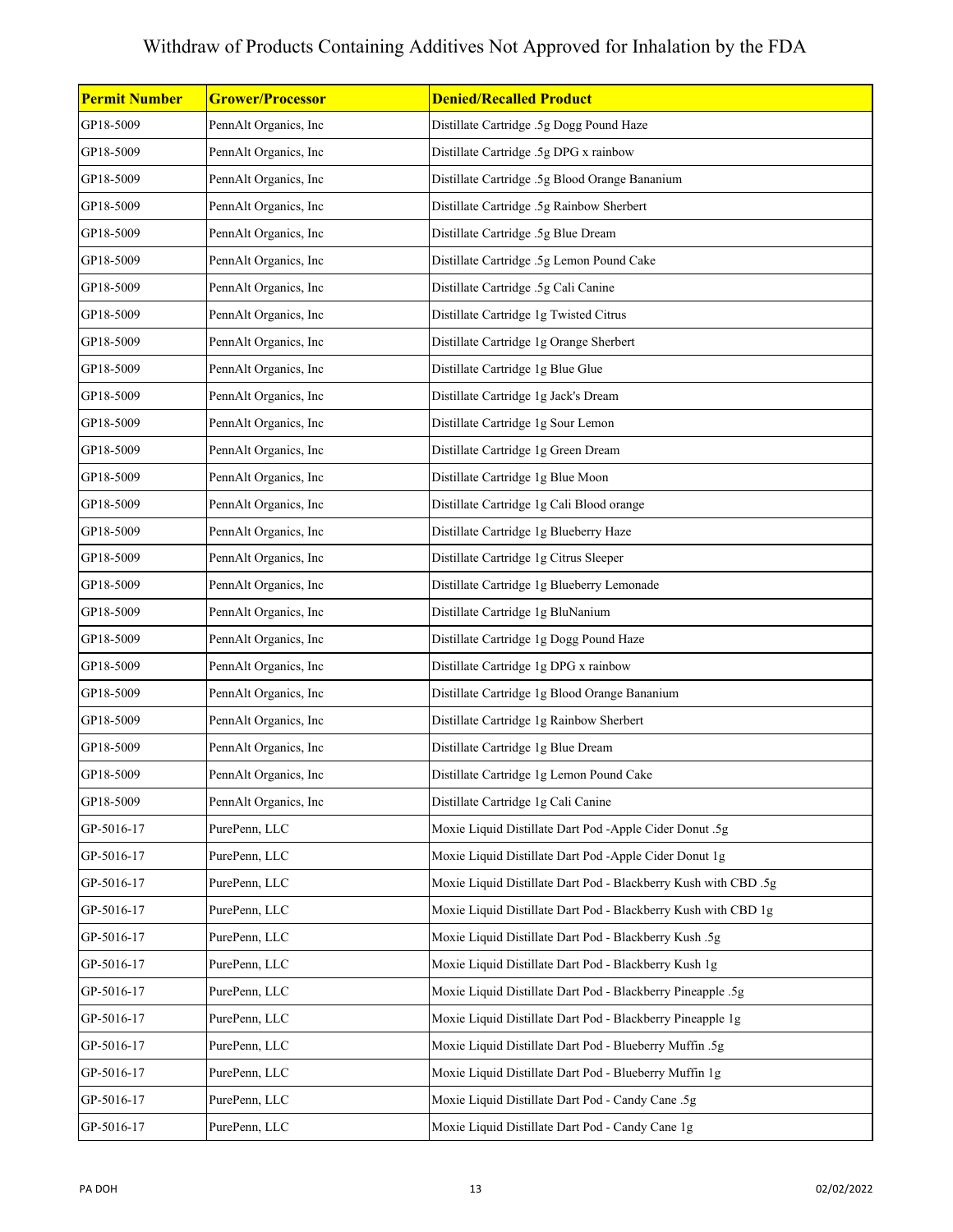| <b>Permit Number</b> | <b>Grower/Processor</b> | <b>Denied/Recalled Product</b>                                   |
|----------------------|-------------------------|------------------------------------------------------------------|
| GP-5016-17           | PurePenn, LLC           | Moxie Liquid Distillate Dart Pod - Cherry Rootbeer .5g           |
| GP-5016-17           | PurePenn, LLC           | Moxie Liquid Distillate Dart Pod - Cherry Rootbeer 1g            |
| GP-5016-17           | PurePenn, LLC           | Moxie Liquid Distillate Dart Pod - Cran-Apple .5g                |
| GP-5016-17           | PurePenn, LLC           | Moxie Liquid Distillate Dart Pod - Cran-Apple 1g                 |
| GP-5016-17           | PurePenn, LLC           | Moxie Liquid Distillate Dart Pod - Cranberry Spritz .5g          |
| GP-5016-17           | PurePenn, LLC           | Moxie Liquid Distillate Dart Pod - Cranberry Spritz 1g           |
| GP-5016-17           | PurePenn, LLC           | Moxie Liquid Distillate Dart Pod - Diced Pineapple with CBD.5g   |
| GP-5016-17           | PurePenn, LLC           | Moxie Liquid Distillate Dart Pod - Diced Pineapple with CBD 1g   |
| GP-5016-17           | PurePenn, LLC           | Moxie Liquid Distillate Dart Pod - Diced Pineapple .5g           |
| GP-5016-17           | PurePenn, LLC           | Moxie Liquid Distillate Dart Pod - Diced Pineapple 1g            |
| GP-5016-17           | PurePenn, LLC           | Moxie Liquid Distillate Dart Pod - Earl Grey Flavor with CBD .5g |
| GP-5016-17           | PurePenn, LLC           | Moxie Liquid Distillate Dart Pod -Earl Grey Flavor with CBD 1g   |
| GP-5016-17           | PurePenn, LLC           | Moxie Liquid Distillate Dart Pod - Earl Grey Flavor .5g          |
| GP-5016-17           | PurePenn, LLC           | Moxie Liquid Distillate Dart Pod -Earl Grey Flavor 1g            |
| GP-5016-17           | PurePenn, LLC           | Moxie Liquid Distillate Dart Pod - Hot Toddy .5g                 |
| GP-5016-17           | PurePenn, LLC           | Moxie Liquid Distillate Dart Pod -Hot Toddy 1g                   |
| GP-5016-17           | PurePenn, LLC           | Moxie Liquid Distillate Dart Pod - Lemon Lime .5g                |
| GP-5016-17           | PurePenn, LLC           | Moxie Liquid Distillate Dart Pod -Lemon Lime 1g                  |
| GP-5016-17           | PurePenn, LLC           | Moxie Liquid Distillate Dart Pod -Lime Diesel .5g                |
| GP-5016-17           | PurePenn, LLC           | Moxie Liquid Distillate Dart Pod - Lime Diesel 1g                |
| GP-5016-17           | PurePenn, LLC           | Moxie Liquid Distillate Dart Pod -Linzer Cookie .5g              |
| GP-5016-17           | PurePenn, LLC           | Moxie Liquid Distillate Dart Pod - Linzer Cookie 1g              |
| GP-5016-17           | PurePenn, LLC           | Moxie Liquid Distillate Dart Pod -L'Orange .5g                   |
| GP-5016-17           | PurePenn, LLC           | Moxie Liquid Distillate Dart Pod - L'Orange 1g                   |
| GP-5016-17           | PurePenn, LLC           | Moxie Liquid Distillate Dart Pod -Mango Kush with CBD .5g        |
| GP-5016-17           | PurePenn, LLC           | Moxie Liquid Distillate Dart Pod - Mango Kush with CBD 1g        |
| GP-5016-17           | PurePenn, LLC           | Moxie Liquid Distillate Dart Pod -Mango Kush .5g                 |
| GP-5016-17           | PurePenn, LLC           | Moxie Liquid Distillate Dart Pod - Mango Kush 1g                 |
| GP-5016-17           | PurePenn, LLC           | Moxie Liquid Distillate Dart Pod -Maui Wowie with CBD .5g        |
| GP-5016-17           | PurePenn, LLC           | Moxie Liquid Distillate Dart Pod - Maui Wowie with CBD 1g        |
| GP-5016-17           | PurePenn, LLC           | Moxie Liquid Distillate Dart Pod -Maui Wowie .5g                 |
| GP-5016-17           | PurePenn, LLC           | Moxie Liquid Distillate Dart Pod - Maui Wowie 1g                 |
| GP-5016-17           | PurePenn, LLC           | Moxie Liquid Distillate Dart Pod -Melon Berry .5g                |
| GP-5016-17           | PurePenn, LLC           | Moxie Liquid Distillate Dart Pod - Melon Berry 1g                |
| GP-5016-17           | PurePenn, LLC           | Moxie Liquid Distillate Dart Pod -Melon Wreck .5g                |
| GP-5016-17           | PurePenn, LLC           | Moxie Liquid Distillate Dart Pod - Melon Wreck 1g                |
| GP-5016-17           | PurePenn, LLC           | Moxie Liquid Distillate Dart Pod -Orange Cinnamon .5g            |
| GP-5016-17           | PurePenn, LLC           | Moxie Liquid Distillate Dart Pod - Orange Cinnamon 1g            |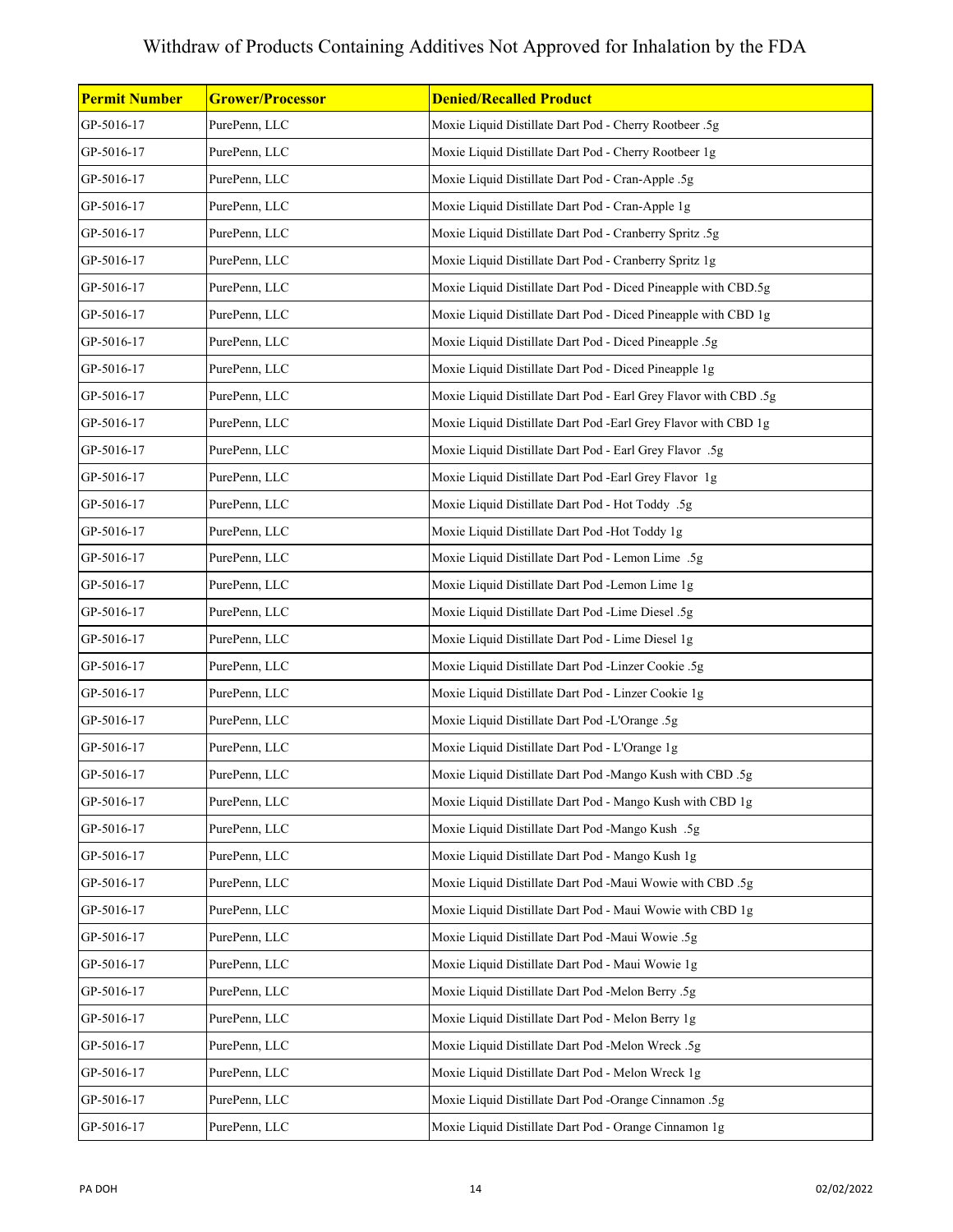| Permit Number | <b>Grower/Processor</b> | <b>Denied/Recalled Product</b>                                   |
|---------------|-------------------------|------------------------------------------------------------------|
| GP-5016-17    | PurePenn, LLC           | Moxie Liquid Distillate Dart Pod -Peach Colada .5g               |
| GP-5016-17    | PurePenn, LLC           | Moxie Liquid Distillate Dart Pod - Peach Colada 1g               |
| GP-5016-17    | PurePenn, LLC           | Moxie Liquid Distillate Dart Pod -Peach Melba .5g                |
| GP-5016-17    | PurePenn, LLC           | Moxie Liquid Distillate Dart Pod - Peach Melba 1g                |
| GP-5016-17    | PurePenn, LLC           | Moxie Liquid Distillate Dart Pod -Peach Rings with CBD .5g       |
| GP-5016-17    | PurePenn, LLC           | Moxie Liquid Distillate Dart Pod - Peach Rings with CBD 1g       |
| GP-5016-17    | PurePenn, LLC           | Moxie Liquid Distillate Dart Pod -Peach Rings .5g                |
| GP-5016-17    | PurePenn, LLC           | Moxie Liquid Distillate Dart Pod - Peach Rings 1g                |
| GP-5016-17    | PurePenn, LLC           | Moxie Liquid Distillate Dart Pod -Peaches & Cream .5g            |
| GP-5016-17    | PurePenn, LLC           | Moxie Liquid Distillate Dart Pod - Peaches & Cream 1g            |
| GP-5016-17    | PurePenn, LLC           | Moxie Liquid Distillate Dart Pod -Peppermint with CBD .5g        |
| GP-5016-17    | PurePenn, LLC           | Moxie Liquid Distillate Dart Pod - Peppermint with CBD 1g        |
| GP-5016-17    | PurePenn, LLC           | Moxie Liquid Distillate Dart Pod -Peppermint .5g                 |
| GP-5016-17    | PurePenn, LLC           | Moxie Liquid Distillate Dart Pod - Peppermint 1g                 |
| GP-5016-17    | PurePenn, LLC           | Moxie Liquid Distillate Dart Pod -Pina Colada with CBD .5g       |
| GP-5016-17    | PurePenn, LLC           | Moxie Liquid Distillate Dart Pod - Pina Colada with CBD 1g       |
| GP-5016-17    | PurePenn, LLC           | Moxie Liquid Distillate Dart Pod -Pina Colada .5g                |
| GP-5016-17    | PurePenn, LLC           | Moxie Liquid Distillate Dart Pod - Pina Colada 1g                |
| GP-5016-17    | PurePenn, LLC           | Moxie Liquid Distillate Dart Pod -Rainbow Sorbetto .5g           |
| GP-5016-17    | PurePenn, LLC           | Moxie Liquid Distillate Dart Pod - Rainbow Sorbetto 1g           |
| GP-5016-17    | PurePenn, LLC           | Moxie Liquid Distillate Dart Pod -Raspberry Cooler .5g           |
| GP-5016-17    | PurePenn, LLC           | Moxie Liquid Distillate Dart Pod - Raspberry Cooler 1g           |
| GP-5016-17    | PurePenn, LLC           | Moxie Liquid Distillate Dart Pod -Raspberry Limoncello .5g       |
| GP-5016-17    | PurePenn, LLC           | Moxie Liquid Distillate Dart Pod - Raspberry Limoncello 1g       |
| GP-5016-17    | PurePenn, LLC           | Moxie Liquid Distillate Dart Pod -Rootbeer Float .5g             |
| GP-5016-17    | PurePenn, LLC           | Moxie Liquid Distillate Dart Pod - Roatbeer Float 1g             |
| GP-5016-17    | PurePenn, LLC           | Moxie Liquid Distillate Dart Pod -Sour Apple .5g                 |
| GP-5016-17    | PurePenn, LLC           | Moxie Liquid Distillate Dart Pod - Sour Apple 1g                 |
| GP-5016-17    | PurePenn, LLC           | Moxie Liquid Distillate Dart Pod -Space Pop .5g                  |
| GP-5016-17    | PurePenn, LLC           | Moxie Liquid Distillate Dart Pod - Space Pop 1g                  |
| GP-5016-17    | PurePenn, LLC           | Moxie Liquid Distillate Dart Pod -Stone Fruit .5g                |
| GP-5016-17    | PurePenn, LLC           | Moxie Liquid Distillate Dart Pod -Stone Fruit 1g                 |
| GP-5016-17    | PurePenn, LLC           | Moxie Liquid Distillate Dart Pod -Strawberry Fields with CBD .5g |
| GP-5016-17    | PurePenn, LLC           | Moxie Liquid Distillate Dart Pod -Strawberry Fields with CBD 1g  |
| GP-5016-17    | PurePenn, LLC           | Moxie Liquid Distillate Dart Pod -Strawberry Fields .5g          |
| GP-5016-17    | PurePenn, LLC           | Moxie Liquid Distillate Dart Pod -Strawberry Fields 1g           |
| GP-5016-17    | PurePenn, LLC           | Moxie Liquid Distillate Dart Pod -Strawberry Mango .5g           |
| GP-5016-17    | PurePenn, LLC           | Moxie Liquid Distillate Dart Pod -Strawberry Mango 1g            |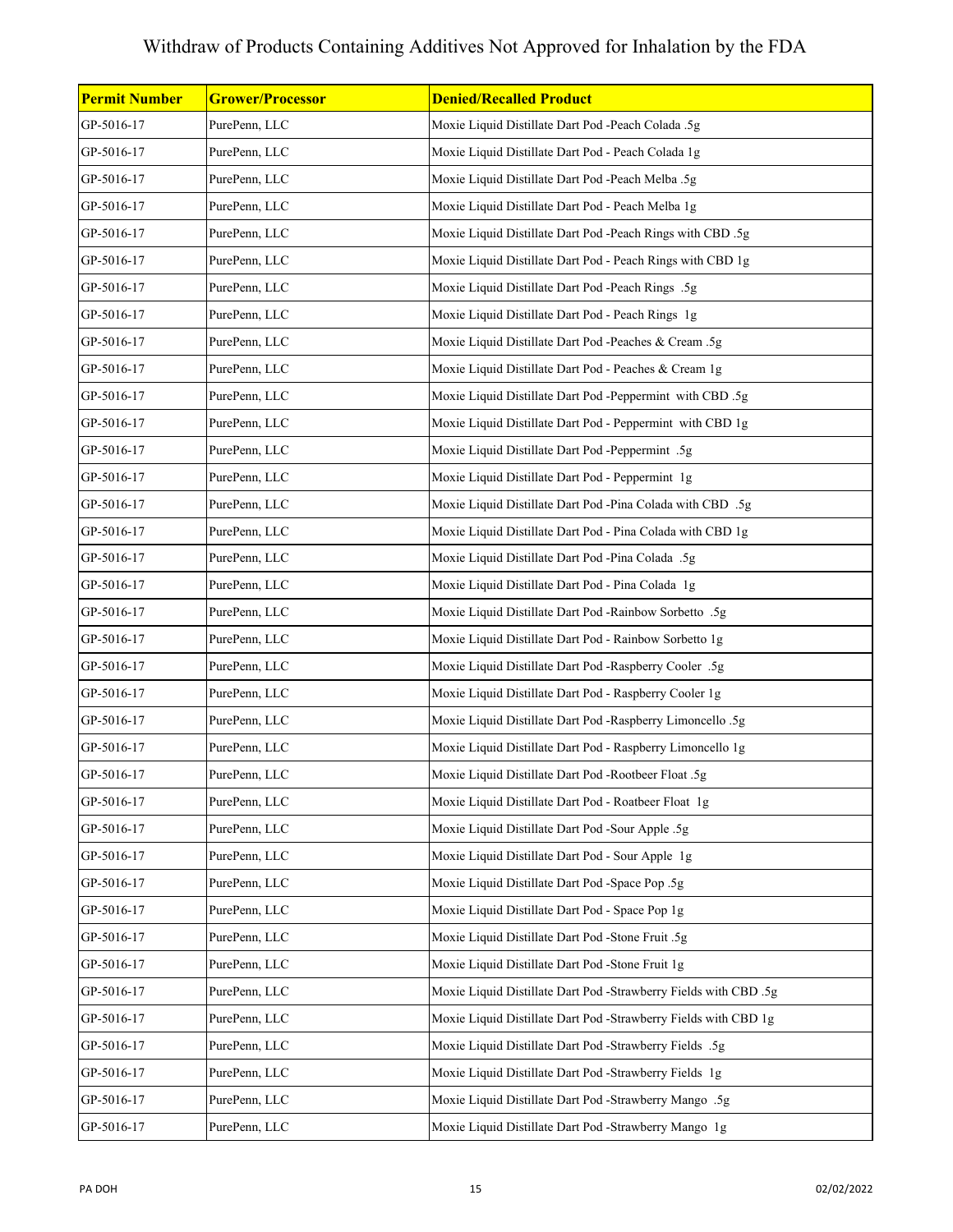| <b>Permit Number</b> | <b>Grower/Processor</b> | <b>Denied/Recalled Product</b>                              |
|----------------------|-------------------------|-------------------------------------------------------------|
| GP-5016-17           | PurePenn, LLC           | Moxie Liquid Distillate Dart Pod -Sugar Cookie .5g          |
| GP-5016-17           | PurePenn, LLC           | Moxie Liquid Distillate Dart Pod -Sugar Cookie 1g           |
| GP-5016-17           | PurePenn, LLC           | Moxie Liquid Distillate Dart Pod -Tea & Crumpets .5g        |
| GP-5016-17           | PurePenn, LLC           | Moxie Liquid Distillate Dart Pod -Tea & Crumpets 1g         |
| GP-5016-17           | PurePenn, LLC           | Moxie Liquid Distillate Dart Pod -Tropical Thunder .5g      |
| GP-5016-17           | PurePenn, LLC           | Moxie Liquid Distillate Dart Pod -Tropical Thunder 1g       |
| GP-5016-17           | PurePenn, LLC           | Moxie Liquid Vape Cartridge -Apple Cider Donut .5g          |
| GP-5016-17           | PurePenn, LLC           | Moxie Liquid Vape Cartridge -Apple Cider Donut 1g           |
| GP-5016-17           | PurePenn, LLC           | Moxie Liquid Vape Cartridge - Blackberry Kush with CBD .5g  |
| GP-5016-17           | PurePenn, LLC           | Moxie Liquid Vape Cartridge - Blackberry Kush with CBD 1g   |
| GP-5016-17           | PurePenn, LLC           | Moxie Liquid Vape Cartridge - Blackberry Kush .5g           |
| GP-5016-17           | PurePenn, LLC           | Moxie Liquid Vape Cartridge - Blackberry Kush 1g            |
| GP-5016-17           | PurePenn, LLC           | Moxie Liquid Vape Cartridge - Blackberry Pineapple .5g      |
| GP-5016-17           | PurePenn, LLC           | Moxie Liquid Vape Cartridge - Blackberry Pineapple 1g       |
| GP-5016-17           | PurePenn, LLC           | Moxie Liquid Vape Cartridge - Blueberry Muffin .5g          |
| GP-5016-17           | PurePenn, LLC           | Moxie Liquid Vape Cartridge - Blueberry Muffin 1g           |
| GP-5016-17           | PurePenn, LLC           | Moxie Liquid Vape Cartridge - Candy Cane .5g                |
| GP-5016-17           | PurePenn, LLC           | Moxie Liquid Vape Cartridge - Candy Cane 1g                 |
| GP-5016-17           | PurePenn, LLC           | Moxie Liquid Vape Cartridge - Cherry Rootbeer .5g           |
| GP-5016-17           | PurePenn, LLC           | Moxie Liquid Vape Cartridge - Cherry Rootbeer 1g            |
| GP-5016-17           | PurePenn, LLC           | Moxie Liquid Vape Cartridge - Cran-Apple .5g                |
| GP-5016-17           | PurePenn, LLC           | Moxie Liquid Vape Cartridge - Cran-Apple 1g                 |
| GP-5016-17           | PurePenn, LLC           | Moxie Liquid Vape Cartridge - Cranberry Spritz .5g          |
| GP-5016-17           | PurePenn, LLC           | Moxie Liquid Vape Cartridge - Cranberry Spritz 1g           |
| GP-5016-17           | PurePenn, LLC           | Moxie Liquid Vape Cartridge - Diced Pineapple with CBD.5g   |
| GP-5016-17           | PurePenn, LLC           | Moxie Liquid Vape Cartridge - Diced Pineapple with CBD 1g   |
| GP-5016-17           | PurePenn, LLC           | Moxie Liquid Vape Cartridge - Diced Pineapple .5g           |
| GP-5016-17           | PurePenn, LLC           | Moxie Liquid Vape Cartridge - Diced Pineapple 1g            |
| GP-5016-17           | PurePenn, LLC           | Moxie Liquid Vape Cartridge - Earl Grey Flavor with CBD .5g |
| GP-5016-17           | PurePenn, LLC           | Moxie Liquid Vape Cartridge - Earl Grey Flavor with CBD 1g  |
| GP-5016-17           | PurePenn, LLC           | Moxie Liquid Vape Cartridge - Earl Grey Flavor .5g          |
| GP-5016-17           | PurePenn, LLC           | Moxie Liquid Vape Cartridge -Earl Grey Flavor 1g            |
| GP-5016-17           | PurePenn, LLC           | Moxie Liquid Vape Cartridge - Hot Toddy .5g                 |
| GP-5016-17           | PurePenn, LLC           | Moxie Liquid Vape Cartridge -Hot Toddy 1g                   |
| GP-5016-17           | PurePenn, LLC           | Moxie Liquid Vape Cartridge - Lemon Lime .5g                |
| GP-5016-17           | PurePenn, LLC           | Moxie Liquid Vape Cartridge -Lemon Lime 1g                  |
| GP-5016-17           | PurePenn, LLC           | Moxie Liquid Vape Cartridge -Lime Diesel .5g                |
| GP-5016-17           | PurePenn, LLC           | Moxie Liquid Vape Cartridge - Lime Diesel 1g                |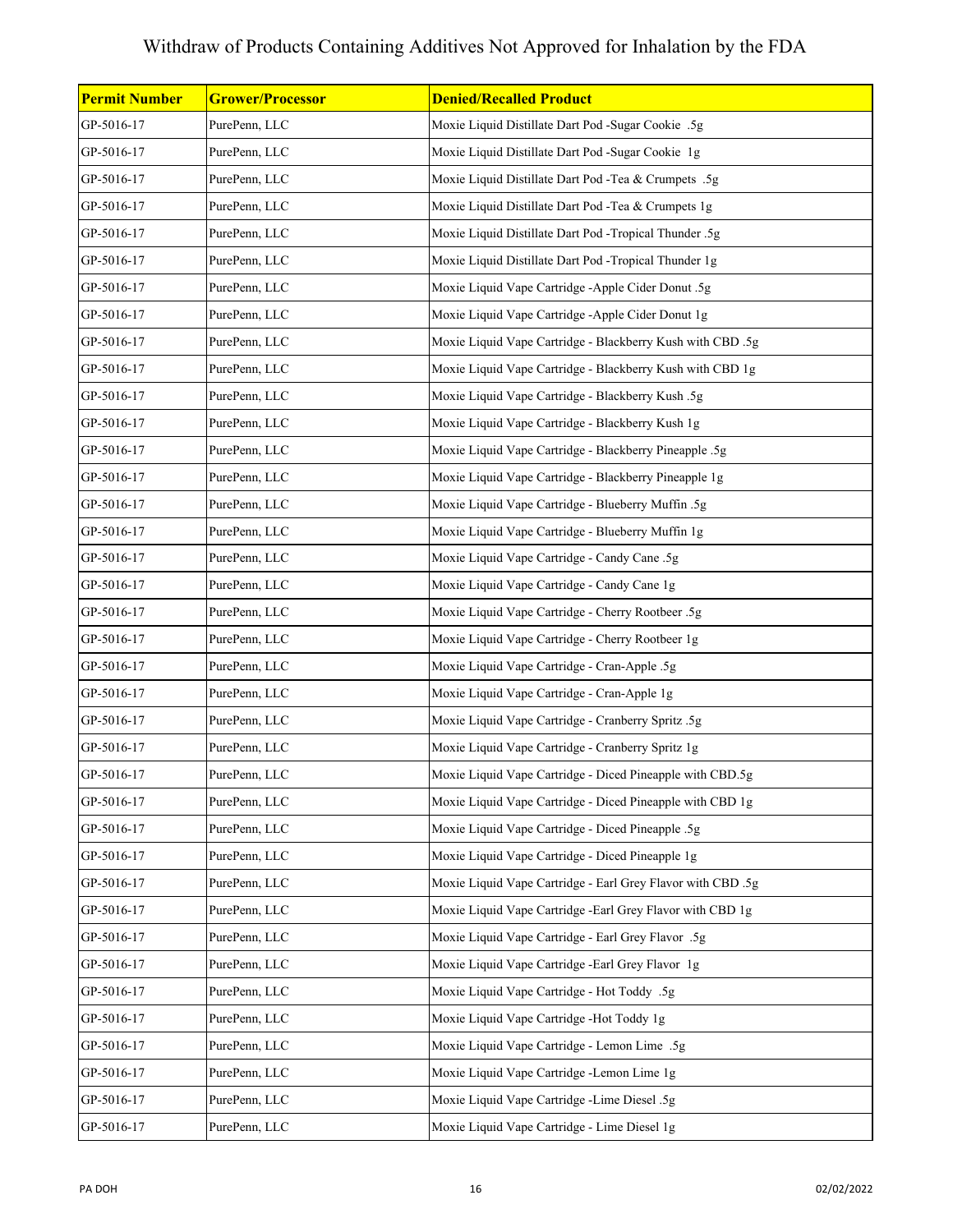| <b>Permit Number</b> | <b>Grower/Processor</b> | <b>Denied/Recalled Product</b>                        |
|----------------------|-------------------------|-------------------------------------------------------|
| GP-5016-17           | PurePenn, LLC           | Moxie Liquid Vape Cartridge -Linzer Cookie .5g        |
| GP-5016-17           | PurePenn, LLC           | Moxie Liquid Vape Cartridge - Linzer Cookie 1g        |
| GP-5016-17           | PurePenn, LLC           | Moxie Liquid Vape Cartridge -L'Orange .5g             |
| GP-5016-17           | PurePenn, LLC           | Moxie Liquid Vape Cartridge - L'Orange 1g             |
| GP-5016-17           | PurePenn, LLC           | Moxie Liquid Vape Cartridge -Mango Kush with CBD .5g  |
| GP-5016-17           | PurePenn, LLC           | Moxie Liquid Vape Cartridge - Mango Kush with CBD 1g  |
| GP-5016-17           | PurePenn, LLC           | Moxie Liquid Vape Cartridge -Mango Kush .5g           |
| GP-5016-17           | PurePenn, LLC           | Moxie Liquid Vape Cartridge - Mango Kush 1g           |
| GP-5016-17           | PurePenn, LLC           | Moxie Liquid Vape Cartridge -Maui Wowie with CBD .5g  |
| GP-5016-17           | PurePenn, LLC           | Moxie Liquid Vape Cartridge - Maui Wowie with CBD 1g  |
| GP-5016-17           | PurePenn, LLC           | Moxie LiquidVape Cartridge -Maui Wowie .5g            |
| GP-5016-17           | PurePenn, LLC           | Moxie Liquid Vape Cartridge - Maui Wowie 1g           |
| GP-5016-17           | PurePenn, LLC           | Moxie Liquid Vape Cartridge -Melon Berry .5g          |
| GP-5016-17           | PurePenn, LLC           | Moxie Liquid Vape Cartridge - Melon Berry 1g          |
| GP-5016-17           | PurePenn, LLC           | Moxie Liquid Vape Cartridge -Melon Wreck .5g          |
| GP-5016-17           | PurePenn, LLC           | Moxie Liquid Vape Cartridge - Melon Wreck 1g          |
| GP-5016-17           | PurePenn, LLC           | Moxie Liquid Vape Cartridge -Orange Cinnamon .5g      |
| GP-5016-17           | PurePenn, LLC           | Moxie Liquid Vape Cartridge- Orange Cinnamon 1g       |
| GP-5016-17           | PurePenn, LLC           | Moxie Liquid Vape Cartridge -Peach Colada .5g         |
| GP-5016-17           | PurePenn, LLC           | Moxie Liquid Vape Cartridge - Peach Colada 1g         |
| GP-5016-17           | PurePenn, LLC           | Moxie Liquid Vape Cartridge -Peach Melba .5g          |
| GP-5016-17           | PurePenn, LLC           | Moxie Liquid Vape Cartridge - Peach Melba 1g          |
| GP-5016-17           | PurePenn, LLC           | Moxie Liquid Vape Cartridge-Peach Rings with CBD .5g  |
| GP-5016-17           | PurePenn, LLC           | Moxie Liquid Vape Cartridge - Peach Rings with CBD 1g |
| GP-5016-17           | PurePenn, LLC           | Moxie Liquid Vape Cartridge -Peach Rings .5g          |
| GP-5016-17           | PurePenn, LLC           | Moxie Liquid Vape Cartridge - Peach Rings 1g          |
| GP-5016-17           | PurePenn, LLC           | Moxie Liquid Vape Cartridge -Peaches & Cream .5g      |
| GP-5016-17           | PurePenn, LLC           | Moxie Liquid Vape Cartridge- Peaches & Cream 1g       |
| GP-5016-17           | PurePenn, LLC           | Moxie Liquid Vape Cartridge -Peppermint with CBD .5g  |
| GP-5016-17           | PurePenn, LLC           | Moxie Liquid Vape Cartridge - Peppermint with CBD 1g  |
| GP-5016-17           | PurePenn, LLC           | Moxie Liquid Vape Cartridge -Peppermint .5g           |
| GP-5016-17           | PurePenn, LLC           | Moxie Liquid Vape Cartridge - Peppermint 1g           |
| GP-5016-17           | PurePenn, LLC           | Moxie Liquid Vape Cartridge -Pina Colada with CBD .5g |
| GP-5016-17           | PurePenn, LLC           | Moxie Liquid Vape Cartridge - Pina Colada with CBD 1g |
| GP-5016-17           | PurePenn, LLC           | Moxie Liquid Vape Cartridge -Pina Colada .5g          |
| GP-5016-17           | PurePenn, LLC           | Moxie Liquid Vape Cartridge - Pina Colada 1g          |
| GP-5016-17           | PurePenn, LLC           | Moxie Liquid Vape Cartridge -Rainbow Sorbetto .5g     |
| GP-5016-17           | PurePenn, LLC           | Moxie Liquid Vape Cartridge - Rainbow Sorbetto 1g     |